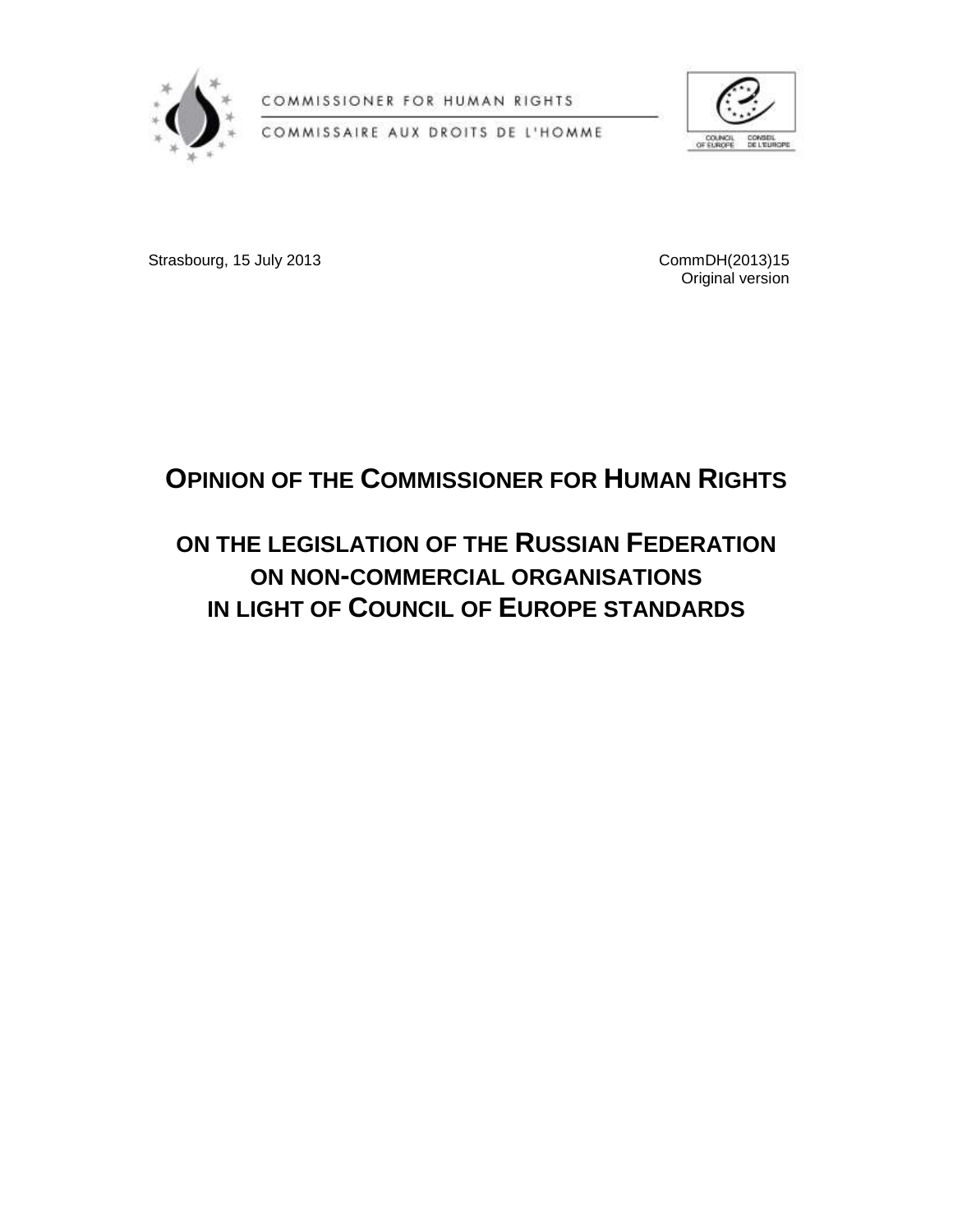### **Contents**

| T.<br>1.1                       | Background information on domestic legislation regulating the activities of NCOs4                                                                                                                                                                                 |  |
|---------------------------------|-------------------------------------------------------------------------------------------------------------------------------------------------------------------------------------------------------------------------------------------------------------------|--|
| 1.2                             | Federal Law No. 7-FZ "On Non-Commercial Organisations" (hereinafter referred to as                                                                                                                                                                                |  |
| 1.3                             | Federal Law No. 121-FZ "On Introducing Amendments to Certain Legislative Acts of the<br>Russian Federation Regarding the Regulation of the Activities of the Non-Commercial<br>Organisations Performing the Functions of Foreign Agents" (hereinafter "the Law on |  |
| 1.4                             | Federal Law N 190-FZ "On introducing amendments to the Criminal Code of the Russian<br>Federation and to Article 151 of the Criminal Procedure Code of the Russian Federation"                                                                                    |  |
|                                 | 1.5 Federal Law N 272-FZ "On measures for affecting persons implicated in violation of basic<br>human rights and freedoms, rights and freedoms of the citizens of the Russian                                                                                     |  |
| Ш.                              |                                                                                                                                                                                                                                                                   |  |
| III.<br>3.1<br>3.2 <sub>2</sub> | Use of term "foreign agent" and difference in treatment attributed on the criteria of                                                                                                                                                                             |  |
| 3.3<br>3.4                      |                                                                                                                                                                                                                                                                   |  |
| 3.5<br>3.6                      | Additional observations as to the legislation and its implementation  20                                                                                                                                                                                          |  |
| IV.                             |                                                                                                                                                                                                                                                                   |  |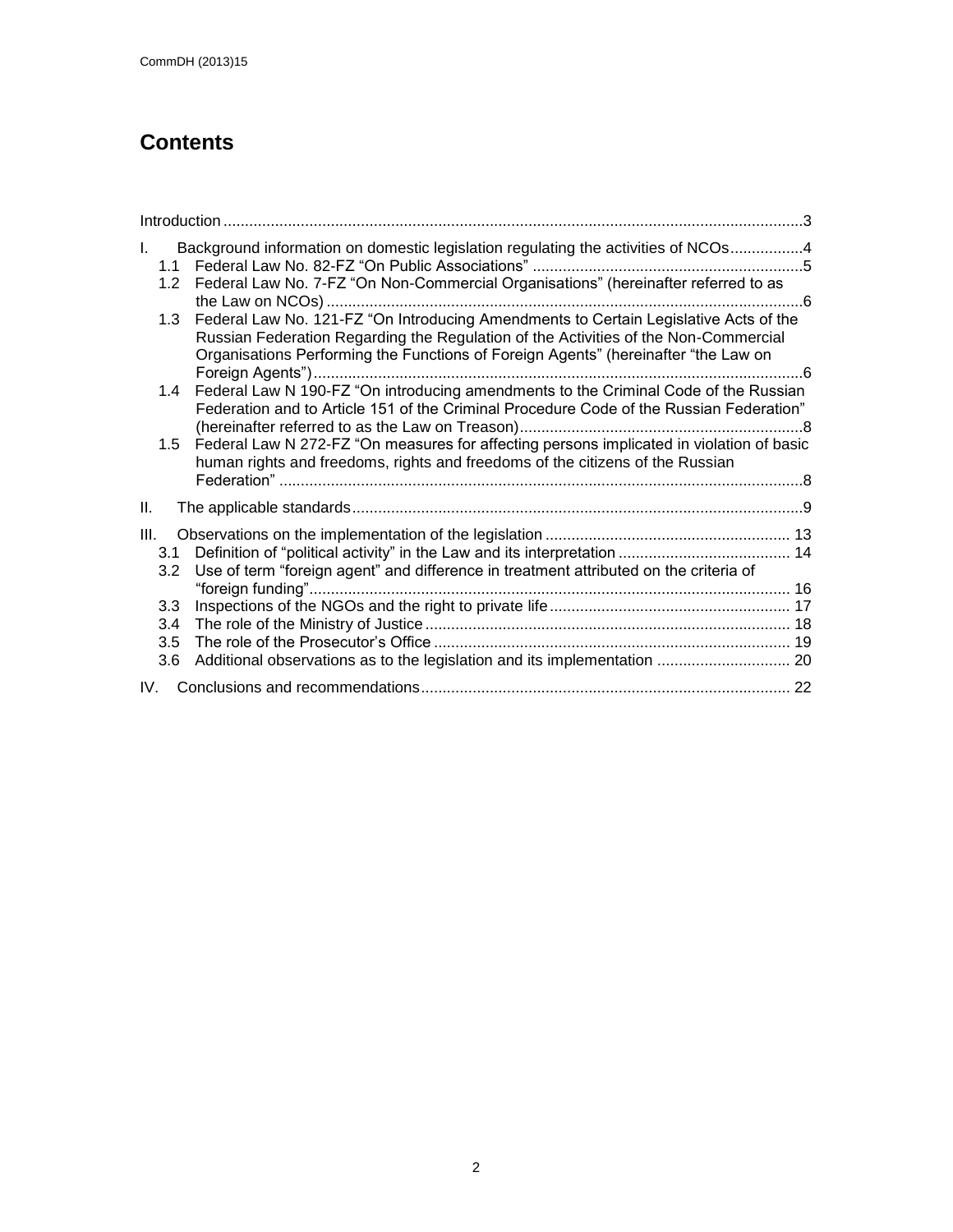#### <span id="page-2-0"></span>**Introduction**

- 1. Human rights defenders are among the main actors contributing to the effective observance and full enjoyment of human rights in Council of Europe member states. Their protection and the development of an enabling environment for their activities are at the core of the mandate of the Commissioner for Human Rights.
- 2. In February 2008, the Committee of Ministers adopted a Declaration on Council of Europe action to improve the protection of human rights defenders and promote their activities. 1 In particular, it called on Council of Europe member states to "create an environment conducive to the work of human rights defenders, enabling individuals, groups and associations to freely carry out activities, on a legal basis, consistent with international standards, to promote and strive for the protection of human rights and fundamental freedoms without any restrictions other than those authorised by the European Convention on Human Rights<sup>"2</sup> and "to take effective measures to protect, promote and respect human rights defenders and ensure respect for their activities".<sup>3</sup>
- 3. The Declaration has also emphasised the role of the Commissioner for Human Rights, who is invited to "continue[...] to meet with a broad range of defenders during his country visits and to report publicly on the situation of human rights defenders<sup>"4</sup> and to "intervene[…], in the manner the Commissioner deems appropriate, with the competent authorities, in order to assist them in looking for solutions, in accordance with their obligations, to the problems which human rights defenders may face, especially in serious situations, where there is a need for urgent action" <sup>5</sup>
- 4. During his visit to Moscow in October 2012, the Commissioner raised concerns with his official interlocutors related to the adoption of legislative amendments on non-commercial organisations performing the function of "foreign agents" and of amendments to the Criminal and Criminal Procedure Code of the Russian Federation concerning the definition of high treason. He had an opportunity to further discuss those issues with the members of the Russian delegation to the Parliamentary Assembly of the Council of Europe during its January 2013 session. The Commissioner's visit to the Russian Federation took place in April 2013, after a series of comprehensive checks of NGOs had been initiated by the Prosecutor's Office and other authorities. The Commissioner expressed his concerns about the above-mentioned legislative provisions and their implementation, in particular, in view of the very broad and vague definition of political activity in the Law. He reiterated the need for non-governmental organisations to function in an environment conducive to their work.<sup>6</sup>
- 5. The Russian Federation has a vibrant civil society consisting of more than 220,000 noncommercial organisations (hereinafter referred to as  $NCOs$ ).<sup>7</sup> During his visits to the Russian Federation in October 2012 and April 2013, the Commissioner was told by his interlocutors in the government at regional and federal levels that they regard civil society

 1 The Russian Federation was one of the eleven countries represented in the Group of Specialists on Human Rights Defenders, which has largely contributed to the drafting of this Declaration.

 $2$  Declaration of the Committee of Ministers on Council of Europe action to improve the protection of human rights defenders and promote their activities, adopted by the Committee of Ministers on 6 February 2008 at the 1017<sup>th</sup> meeting of the Ministers' Deputies, § 2.i.<br><sup>3</sup> thid .so ::

*Ibid*, §2.ii.

<sup>4</sup> *Ibid*, §4.ii.

<sup>5</sup> *Ibid*, §4.iii.

<sup>&</sup>lt;sup>6</sup> See [Press release](http://www.coe.int/t/commissioner/News/2013/130411Russiaendofvisit_en.asp) on the visit to the Russian Federation.

 $<sup>7</sup>$  For the purposes of this document, the concepts "non-governmental organisation" (NGO) and "non-</sup> commercial organisation" (NCO) and "non-profit organisation" are used interchangeably.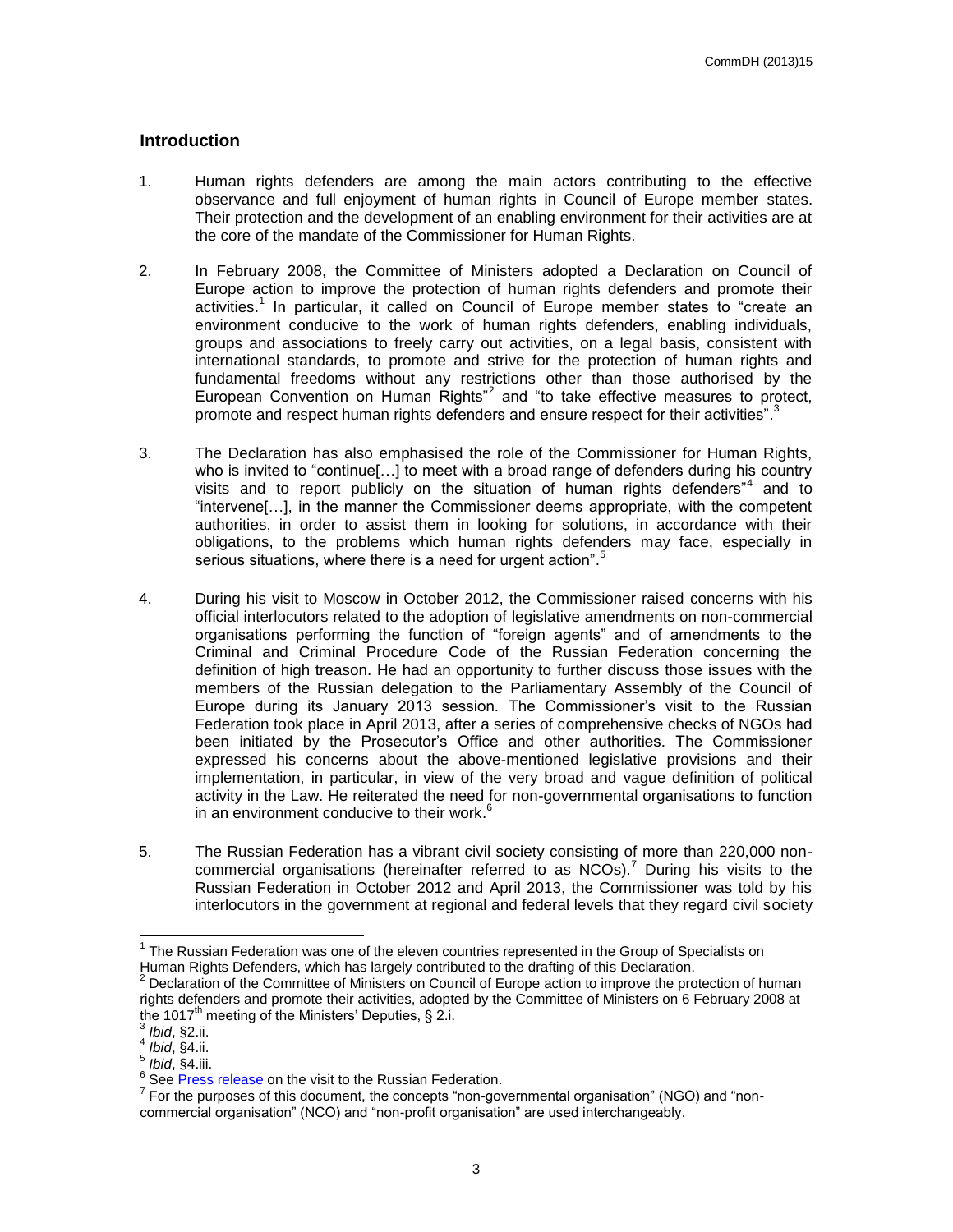organisations as important and valuable partners and appreciate their contribution to decision-making processes in different spheres. Many of these organisations are members of various consultative and advisory bodies to the federal, regional and local authorities, such as the Council on Human Rights and Civil Society Development under the President of the Russian Federation, Public Chambers and councils, and advisory and working groups attached to ministries and other governmental institutions. Civil society organisations, mainly those involved in human rights advocacy, play an important role in the public monitoring commissions, which according to the 2008 Federal Law "On Public Oversight of Respect for Human Rights in Places of Forced Detention and on Assistance to Inmates of Places of Forced Detention" perform the public watchdog function within the law enforcement and penal correction systems.

- 6. The national legislative framework regulating activities of non-commercial organisations in the Russian Federation is fairly complex. The two laws which are of particular relevance to the activities of non-commercial organisations and the issues under discussion in this Opinion are the Federal Law No 82-FZ "On Public Associations" of 19 May 1995 (as amended) and Federal Law No. 7-FZ "On Non-Commercial Organisations" of 12 January 1996 (as amended). Other key legislative provisions applicable to the functioning of the civil society sector could be found in the Constitution of the Russian Federation; Civil Code; Criminal Code; Code of Administrative Penalties; Tax Code; Federal Law No 135-FZ "On Charitable Activities and Charitable Organisations"; Federal Law No 95-FZ "On Free of Charge Assistance"; Federal Law No 54-FZ "On Assemblies, Meetings, Demonstrations, Marches and Picketing"; Federal Law No 275-FZ "On the Procedure of Establishment and Use of Endowments of Non-commercial Organisations". The regulatory framework currently in force also includes legislation enacted in 2012, which will be discussed in more detail in the present Opinion. Other relevant documents include: Resolution of the Government of the Russian Federation No 212 "On measures aimed at implementing certain provisions of the federal laws regulating activities of noncommercial organisations" of 15 April 2006; Resolution of the Government of the Russian Federation No 485 "Regarding the list of international organisations whose grants (free aid) obtained by Russian organisations shall be tax exempt and shall be accounted for as taxable income of taxpayers – recipients of such grants" of 28 June 2008; and Decree of the Ministry of Justice of Russia No 222 "On the Procedure of State Control of NCO Activity (including spending of resources)" of 22 June 2006.
- 7. The aim of the present Opinion is not to undertake an exhaustive analysis of the Russian legislation regulating activities of non-governmental organisations. Its objective is rather to follow up on the Commissioner's previous discussions with the Russian authorities, where he expressed certain concerns, and to summarise and clarify his perspective on the legislative provisions in force in light of Council of Europe standards. While the Opinion focuses exclusively on the situation in the Russian Federation, the analysis of the issues would certainly apply in other contexts, where similar provisions and restrictions exist or are under consideration. Therefore, this Opinion is part of the Commissioner's general efforts to ensure the best possible conditions for the work of human rights defenders in the Council of Europe area.

#### <span id="page-3-0"></span>**I. Background information on domestic legislation regulating the activities of NCOs**

8. In January 2006, new legislative amendments (Federal Law No. 18-FZ of 10 January 2006 on Introducing Amendments to Certain Legislative Acts of the Russian Federation)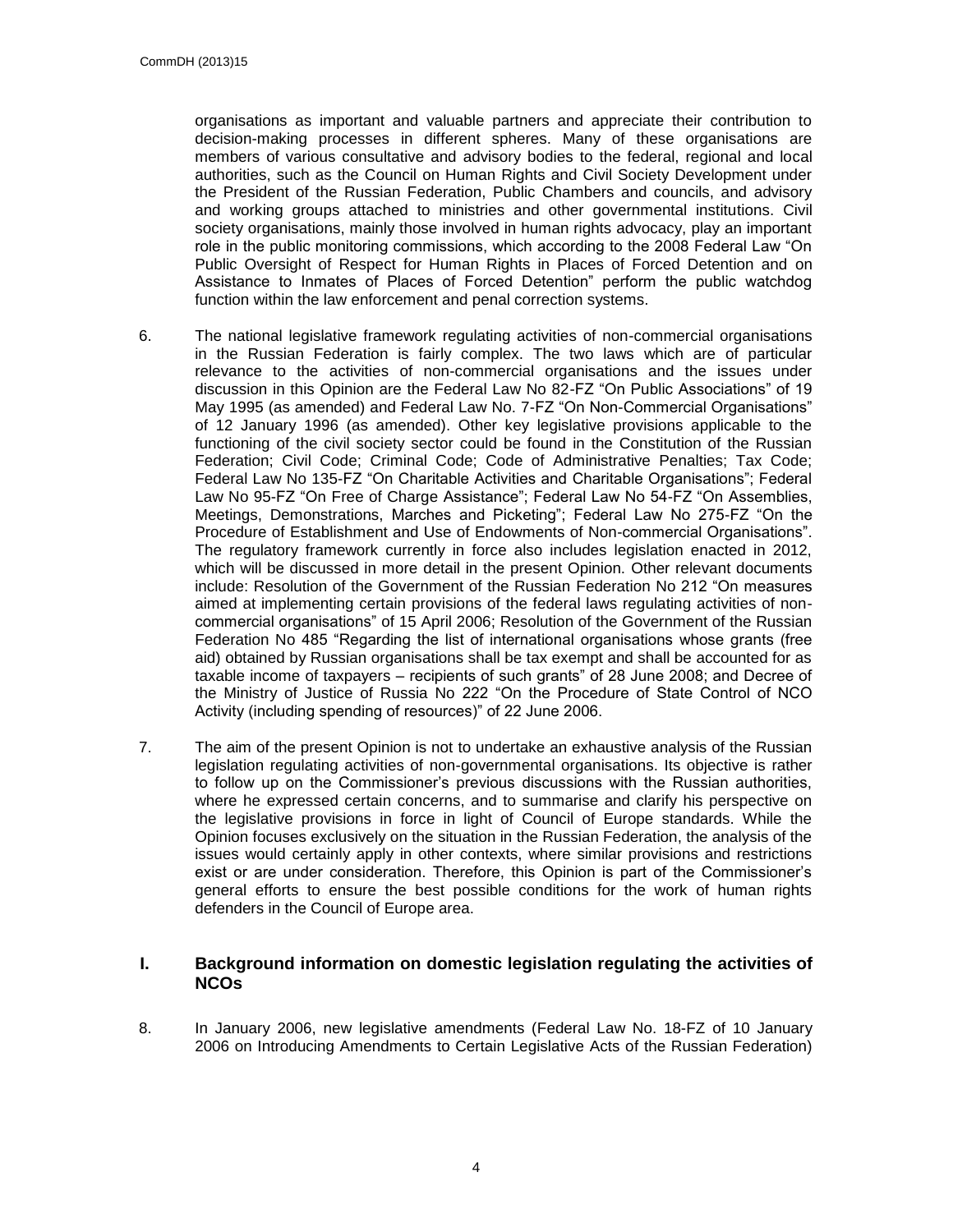were enacted in Russia concerning the non-governmental sector.<sup>8</sup> They introduced additional registration and reporting requirements on Russian NCOs and foreign NCOs operating in Russia, as well as new powers for governmental bodies to oversee their activities. This legislation raised concern among local and international experts and organisations<sup>9</sup>, because it allowed for broad interpretation and could be applied in a restrictive manner, leaving excessive room for government officials to exercise discretion in determining whom to target when enforcing these rules.<sup>10</sup> Following the adoption of this Law, foreign and international NCOs operating in Russia were obliged to undergo a reregistration in Russia. Due to issues arising with regard to their re-registration, several international human rights organisations – Human Rights Watch, Amnesty International, Medecins Sans Frontières – had to temporarily suspend their activities in Russia as part of this process. Overall, 70 000 were unable to obtain the re-registration within a two-year period.<sup>11</sup>

- 9. The legislation subsequently underwent further changes, which initially made the environment more conducive to the functioning of NGOs. Most notably, in July 2009, Parliament approved amendments simplifying the reporting and registration requirements for NCOs. In 2010, the legislation was amended to introduce the category of "socially oriented organisations"<sup>12</sup> (hereinafter referred to as SOOs), i.e. those engaged in activities such as charitable work, the provision of free-of-charge legal aid and the protection of human rights. Such organisations are eligible to receive financial support from the government.
- 10. Furthermore, in December 2010, the legislation was amended in order to enable NCOs to receive tax benefits. According to legislative amendments introduced in November 2011, an extraordinary inspection of NCOs could be carried out by an authorised agency, following a request by the election commission to verify information about the donations to political parties.<sup>13</sup>

#### <span id="page-4-0"></span>*1.1 Federal Law No. 82-FZ "On Public Associations"*

11. The Russian Federation recognises various organisational forms of non-commercial entities. This particular law deals with a specific sub-category of NCOs called "public associations"<sup>14</sup> which consist of public organisations, mass movements, public foundations, public institutions and several other forms. Approximately 50% of registered non-commercial organisations in Russia are public associations.

<sup>&</sup>lt;sup>8</sup> At the time of adoption of this legislation, President Putin, as well as other governmental officials, justified the necessity of amending the legislation by referring to the need to block foreign-funded NCOs from carrying out what amounts to political activity. As President Putin stated during his working meeting with then Chairman of the State Duma Boris Gryzlov on 25 November 2005 : "Whether these organisations want it or not, they become an instrument in the hands of foreign states that use them to achieve their own political objectives" [\(http://archive.kremlin.ru/appears/2005/11/25/1707\\_type63374type63378\\_98077.shtml\)](http://archive.kremlin.ru/appears/2005/11/25/1707_type63374type63378_98077.shtml).

<sup>9</sup> A provisional opinion on amendments to federal laws of the Russian Federation regarding non-profit organisations and public associations was prepared by J. Tymen van der Ploeg, Professor of Private Law Faculty of Law, Vrije Universiteit Amsterdam - The Netherlands in co-operation with the Secretariat General of the Council of Europe (DGI – DGII) and made public in December 2005.

<sup>&</sup>lt;sup>10</sup> For more information, see NCO Law Monitor: Russia, ICNL [\(http://www.icnl.org/research/monitor/russia.pdf\)](http://www.icnl.org/research/monitor/russia.pdf)

<sup>11</sup> "*Kak menyalas' sistema kontrol'a za NKO v Rossii*", Kommersant daily, № 117 (4902), 28 June 2012

<sup>&</sup>lt;sup>12</sup> According to the Law, socially oriented organisations are non-commercial organisations involved in activities aimed at solving social problems and promoting civil society development.

<sup>13</sup> Article 4.2 of the Federal Law No 7-FZ "On Non-Commercial Organisations" as amended by the Federal Law of 16 November 2011 No 317-FZ "On introducing changes to Article 32 of the Federal Law "On noncommercial organsiations"".

<sup>&</sup>lt;sup>14</sup> A public association is a membership-based organisation of individuals who associate on the basis of common interests and goals stipulated in the organisation's charter.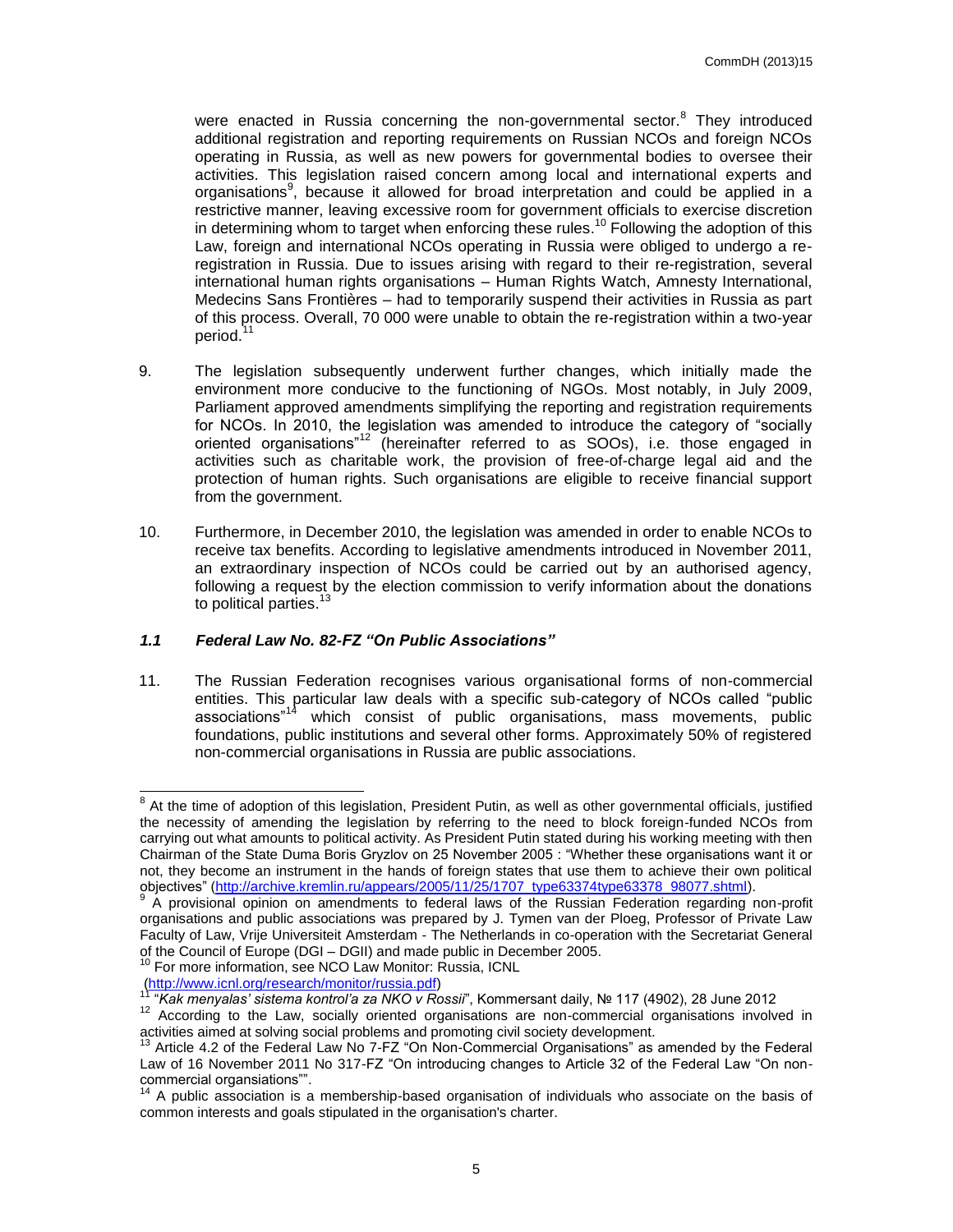- 12. According to Article 27, all forms of public associations may participate in advocacy and lobbying activities. They may also engage in election campaigns, subject to federal election laws.
- 13. Articles 29 and 38 of the Law require the public associations to submit information about the funding and property they receive from foreign and international organisations and foreign persons to the registration authority. Repeated failure to submit such information in a timely manner could lead to the termination of the activities of the organisation as a legal entity, subject to judicial ruling.

#### <span id="page-5-0"></span>*1.2 Federal Law No. 7-FZ "On Non-Commercial Organisations" (hereinafter referred to as the Law on NCOs)*

- 14. The Civil Code and the Law on NCOs establish the primary legal framework and define a variety of NCO forms, such as public organisations, foundations, institutions, and noncommercial partnerships. The main requirement is that independently of its organisational form, a non-commercial organisation should not have the generation of profit as its primary objective and does not distribute any such profit among its members.<sup>15</sup>
- 15. Prior to the legislative amendments introduced in 2006, one important distinction between the Law on NCOs and the Law on Public Associations, especially as regards the establishment and acquisition of legal personality, was the following: pursuant to the former, non-commercial organisations were only subject to a simple and speedy notification procedure, whereas the latter law stipulated that public associations needed to register. Following the 2006 amendments, all organisations covered by both laws are subject to a complex registration procedure.<sup>16</sup> The Ministry of Justice of the Russian Federation has announced that, as of 4 July 2013, in order to obtain registration, noncommercial organisations will be required to submit the same documents as those required from any other legal personality.<sup>17</sup>
- 16. Article 32 of the Law on NCOs requires NCOs to report on their use of funds and other assets received from both foreign and local sources. Repeated failure to submit such information in a timely manner could lead to the termination of the activities of the organisation as a legal entity, subject to a judicial ruling.

#### <span id="page-5-1"></span>*1.3 Federal Law No. 121-FZ "On Introducing Amendments to Certain Legislative Acts of the Russian Federation Regarding the Regulation of the Activities of the Non-Commercial Organisations Performing the Functions of Foreign Agents" (hereinafter "the Law on Foreign Agents")*

17. The Law on Foreign Agents entered into force on 21 November 2012 and introduced changes to the Law on Public Associations and Law on NCOs, as well as to the Criminal Code and Criminal Procedure Code and the Federal Law No 115-FZ "On Combating Legalization (Laundering) of Criminally Gained Income and Financing of Terrorism". According to legislative provisions introduced by this Law, a non-commercial organisation performing the functions of foreign agent is a Russian non-commercial organisation "which receives funding and other property from foreign states, their governmental bodies, international and foreign organisations, foreign citizens, persons without citizenship or persons authorised by them, and/or Russian legal entities receiving funding

 $15$  Civil Code of the Russian Federation, Article 50 (1).

<sup>&</sup>lt;sup>16</sup> OING Conf/EXP (2009)1, Expert Council on NGO Law, First Annual Report, Conditions of Establishment of Non-Governmental Organisations, January 2009, § 261.

<http://minjust.ru/node/5213>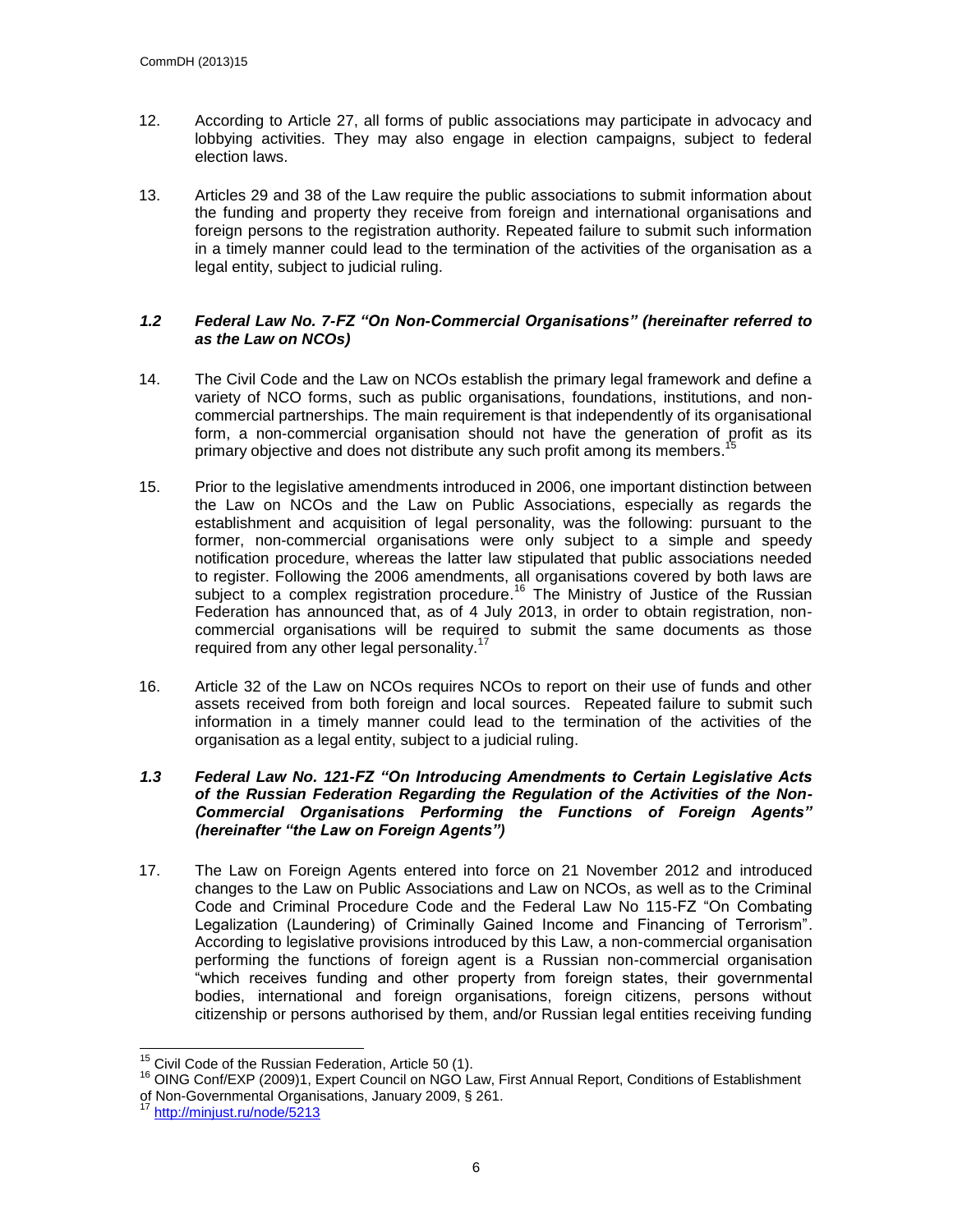and other property from said sources […], and which engages, including in the interest of foreign sources, in political activities carried out on the territory of the Russian Federation<sup>"18</sup>. Such organisations are required to apply for registration in a Register of non-commercial organisations performing the functions of a foreign agent and to mention in the materials published and/or distributed by them that they have been published and/or distributed by a non-commercial organisation performing the functions of a foreign agent.<sup>19</sup>

- 18. Pursuant to the Law on Foreign Agents, an NCO is considered to carry out political activity, if, regardless of its statutory goals and purposes stated in its founding documents, it participates (including through financing) in organising and implementing political actions aimed at influencing decision-making by state bodies intended for the change of state policy pursued by them, as well as in the shaping of public opinion for the aforementioned purposes.<sup>20</sup>
- 19. The activities in the following shall be excluded from the scope of "political activity": science, culture, arts, health protection, disease prevention and protection of citizens' health, social support and protection of citizens, protection of motherhood and childhood, social support of people with disabilities, promotion of a healthy lifestyle, physical wellbeing and sports, protection of plant and animal life, charitable activities, and activities in the sphere of promotion of charity and volunteerism.<sup>21</sup>
- 20. The new legislative amendments introduce an additional administrative burden for those NCOs which fall under the category of foreign agents (such as separate accounts for funds accumulated from local and foreign sources; biannual activity reports; quarterly reports on spending funds; annual audit report, etc). They have also introduced administrative sanctions and criminal penalties for "malevolent" non-compliance with the provisions of the Law (up to two years of imprisonment).
- 21. Any law that regulates NGOs should aim to enable their exercise of freedom of association and have that as its result. It should not aim to thwart their creation and activities  $-$  or lead to that in fact.<sup>22</sup> As has been stated by the Commissioner on several occasions, both during his meetings in Moscow and elsewhere in Russia, as well as in Strasbourg with the Russian delegation to the Parliamentary Assembly of the Council of Europe, the two main issues of concern with regard to these legislative amendments were the use of the term foreign agent (*inostranniy agent*) and the ambiguous definition of political activity in the Law.
- 22. The Commissioner took note that from the outset the Law did not clearly and unequivocally exclude human rights advocacy from the notion of "political activity". However, during his meetings in the Russian Federal Assembly in October 2012, the Commissioner's interlocutors assured him that the law would not be applied in a way that would put any additional burden on the daily work of the organisations engaged in the protection of human rights. Regrettably, the implementation of this law appears to prove otherwise.

<sup>&</sup>lt;sup>18</sup> Article 2.2) of the Law on Foreign Agents.

<sup>&</sup>lt;sup>19</sup> Articles 2.3)a and 2.4) of the Law on Foreign Agents.

<sup>&</sup>lt;sup>20</sup> Article 2.2) of the Law on Foreign Agents

<sup>21</sup> *Ibid.*

<sup>&</sup>lt;sup>22</sup> CDL-AD(2013)017, Venice Commission, Standards on Non-Governmental Organisations and Free Association", 28 March 2013, § 42.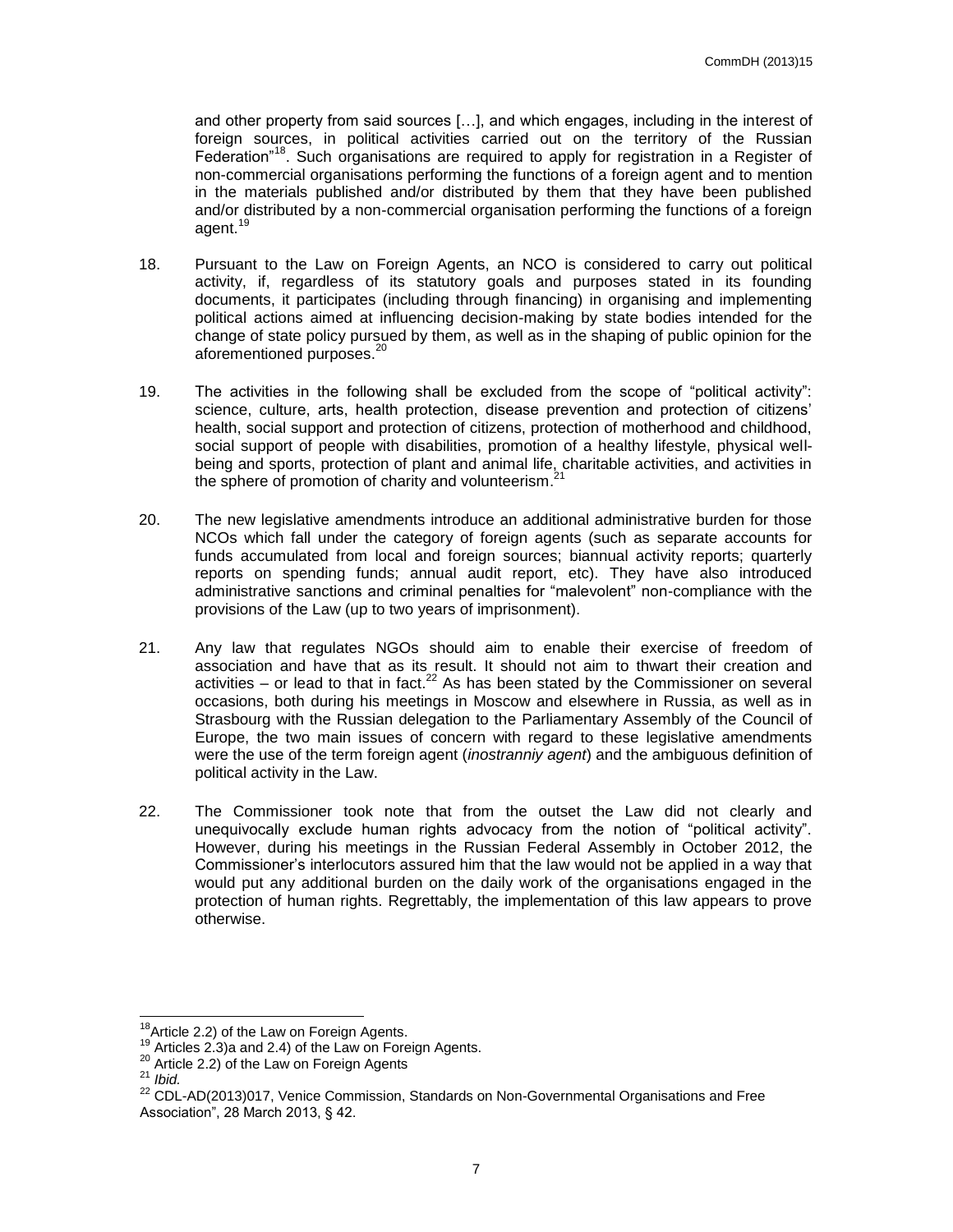#### <span id="page-7-0"></span>*1.4 Federal Law N 190-FZ "On introducing amendments to the Criminal Code of the Russian Federation and to Article 151 of the Criminal Procedure Code of the Russian Federation" (hereinafter referred to as the Law on Treason)*

- 23. The Law on Treason entered into force on 14 November 2012. Treason is defined in the law as the "transfer of classified information to the foreign state, international or foreign organisation or their representatives by Russian national, who was entrusted with such information or gained knowledge of it through his/her service, work or study and in other cases provided by the Russian law, or the provision of financial, material and technical, consultative or any other assistance to foreign states, international or foreign organisations or their representatives that is aimed against the security of the Russian Federation".<sup>23</sup>
- 24. At present, the Commissioner is not aware of any instances where this law has been applied against non-commercial organisations involved in providing assistance, information or advice to representatives of international organisations. However, he finds that the language used in the law is excessively vague and broad, and could lend itself to selective interpretation and undue restrictions on the exercise of the right to freedom of expression (Article 10 of the ECHR). In addition, the law raises issues under Article 9.4 of the UN Declaration on Human Rights Defenders, which states that "[…] in accordance with applicable international instruments and procedures, everyone has the right, individually and in association with others, to unhindered access to and communication with international bodies with general or special competence to receive and consider communications on matters of human rights and fundamental freedoms".

#### <span id="page-7-1"></span>*1.5 Federal Law N 272-FZ "On measures for affecting persons implicated in violation of basic human rights and freedoms, rights and freedoms of the citizens of the Russian Federation"*

- 25. The Law (also known as the "Dima Yakovlev Law") $^{24}$  entered into force on 1 January 2013 and was widely regarded as a response to the adoption by the Congress of the United States of America of the "Magnitsky Law".<sup>25</sup> The widespread attention received by the "Dima Yakovlev Law" in Russian society essentially related to its provisions prohibiting the adoption of Russian orphans by USA citizens. However, the law is also relevant to the present opinion because of its provisions relating to the activities of noncommercial organisations.
- 26. In particular, the Law provides for the suspension of activities and seizure of assets of NCOs carrying out political activities or implementing other activities constituting a "threat to the interests of the Russian Federation" and receiving funds from the US citizens or organisations (Section 3.1).<sup>26</sup> Once a non-commercial organisation whose activities have

 $\overline{a}$  $^{23}$  Article 1.2) of the Law on Treason.

<sup>&</sup>lt;sup>24</sup>The law was informally named after Dima Yakovlev, a Russian toddler who was adopted by a US citizen. Less than three months after he arrived in the US, Dima died while he was strapped into his adoptive father's car and left alone for nine hours, as his father forgot to bring him to day-care service. Following trial, his adoptive parent was acquitted for involuntary manslaughter. This case has been widely discussed in the Russian media. Following the accident, Russian federal prosecutors opened an investigation into the boy's death, and Russian authorities called to restrict or end the adoption of Russian children by Americans.

 $^{25}$  The Magnitsky Law was passed by the U.S. Congress in November–December 2012 and signed into law by President Obama on 14 December, 2012. The main intention of the law was to punish Russian officials who were thought to be responsible for the death of Sergei Magnitsky, - a Russian lawyer who had died in a Moscow pre-trial remand facility allegedly after being subjected to ill-treatment, - by prohibiting their entrance to the United States and use of their banking system. The Obama administration made public a list of 18 individuals affected by the Act in April 2013.

 $26$  There is no separate definition of the term "political activity" in this Law, so presumably the definition given in the Law on Foreign Agents will apply. The current Russian legislation does not appear to have a clear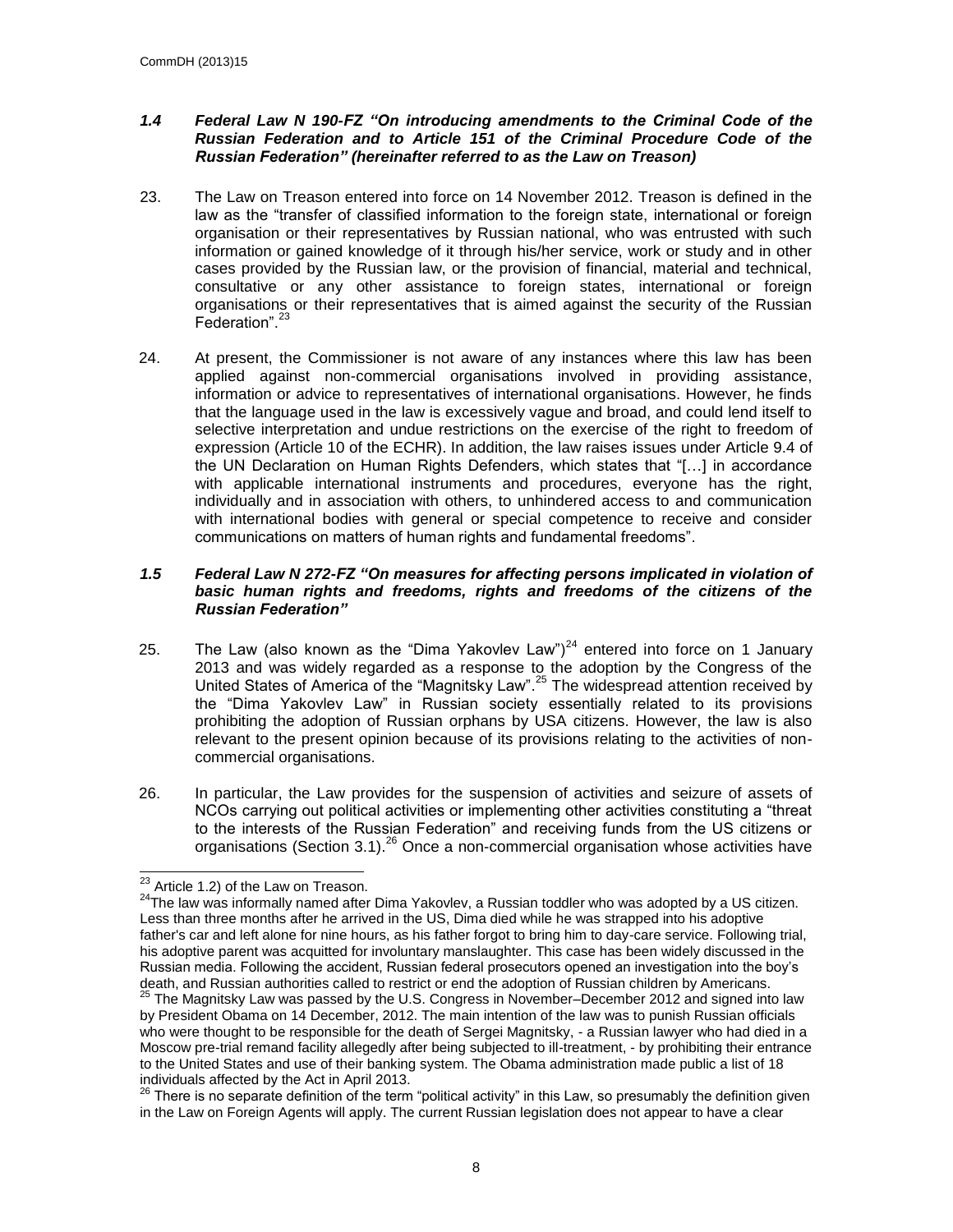been suspended under this law stops receiving funding from US sources or ceases any activities causing a threat to the interests of the Russian Federation, the organisation can resume its activities following a decision of the authorised federal entity (Section 3.4). Citizens with dual Russian and USA citizenship are prohibited from membership or participation in the management of Russian NGOs or registered offices of foreign NGOs that participate in political activities on the territory of the Russian Federation (Section 3.2).

27. Currently, the Commissioner is not aware of any instance of direct application of the above-mentioned provisions vis-à-vis a non-commercial organisation in Russia. Nevertheless, he has concerns as to how the provisions will apply in practice, as they could impose undue restrictions on the exercise of the right to freedom of association and assembly. Furthermore, the explicit exclusion of the holders of dual Russian and USA nationality<sup>27</sup> from participating in the management of non-governmental organisations is questionable from the point of view of guarantees provided by Article 11 of the European Convention on Human Rights (which envisages that everyone within a State's jurisdiction has the right to freedom of association).

#### <span id="page-8-0"></span>**II. The applicable standards**

- 28. The UN Declaration on the Right and Responsibility of Individuals, Groups and Organs of Society to Promote and Protect Universally Recognized Human Rights and Fundamental Freedoms (hereinafter referred to as UN Declaration on Human Rights Defenders), adopted by the General Assembly resolution 53/144 (A/RES/53/144) on 8 March 1999, is the main international instrument which codifies the international standards that protect the activity of human rights defenders worldwide. It specifies how the rights contained in the major human rights instruments, including the right to freedom of expression, association and assembly, apply to defenders. It also provides for the state's duty to protect human rights defenders against any violence, retaliation and intimidation as a consequence of their human rights work.
- 29. The CoE Committee of Ministers Declaration on human rights defenders, inter alia, called on member states to "ensure that their legislation, in particular on freedom of association, peaceful assembly and expression, is in conformity with internationally recognised human rights standards…<sup>"28</sup>
- 30. Recommendation CM/Rec(2007)14 of the Committee of Ministers to member states on the legal status of non-governmental organisations in Europe states that "NGOs with legal personality should have the same capacities as are generally enjoyed by other legal persons and should be subject to the administrative, civil and criminal law obligations and sanctions generally applicable to those legal persons" and that "The legal and fiscal framework applicable to NGOs should encourage their establishment and continued operation".<sup>29</sup>

definition of what constitutes a "threat to the interests of the Russian Federation", leaving open a possibility for a broad interpretation of this provision.

 $^{27}$  Russian legislation allows dual citizenship. Cf. Federal Law of 31 May 2002 No 62-FZ "On citizenship of the Russian Federation", Section 6 "Dual citizenship".<br><sup>28</sup> Declaration <sup>28</sup> Declaration<sup>"</sup>, Section 6 "Dual citizenship".

 $<sup>8</sup>$  Declaration of the Committee of Ministers on Council of Europe action to improve the protection of human</sup> rights defenders and promote their activities, adopted by the Committee of Ministers on 6 February 2008 at the 1017<sup>th</sup> meeting of the Ministers' Deputies, § 2.vi.

 $^{29}$  Adopted by the Committee of Ministers on 10 October 2007 at the 1006<sup>th</sup> meeting of the Ministers' Deputies, §§ 7 and 8.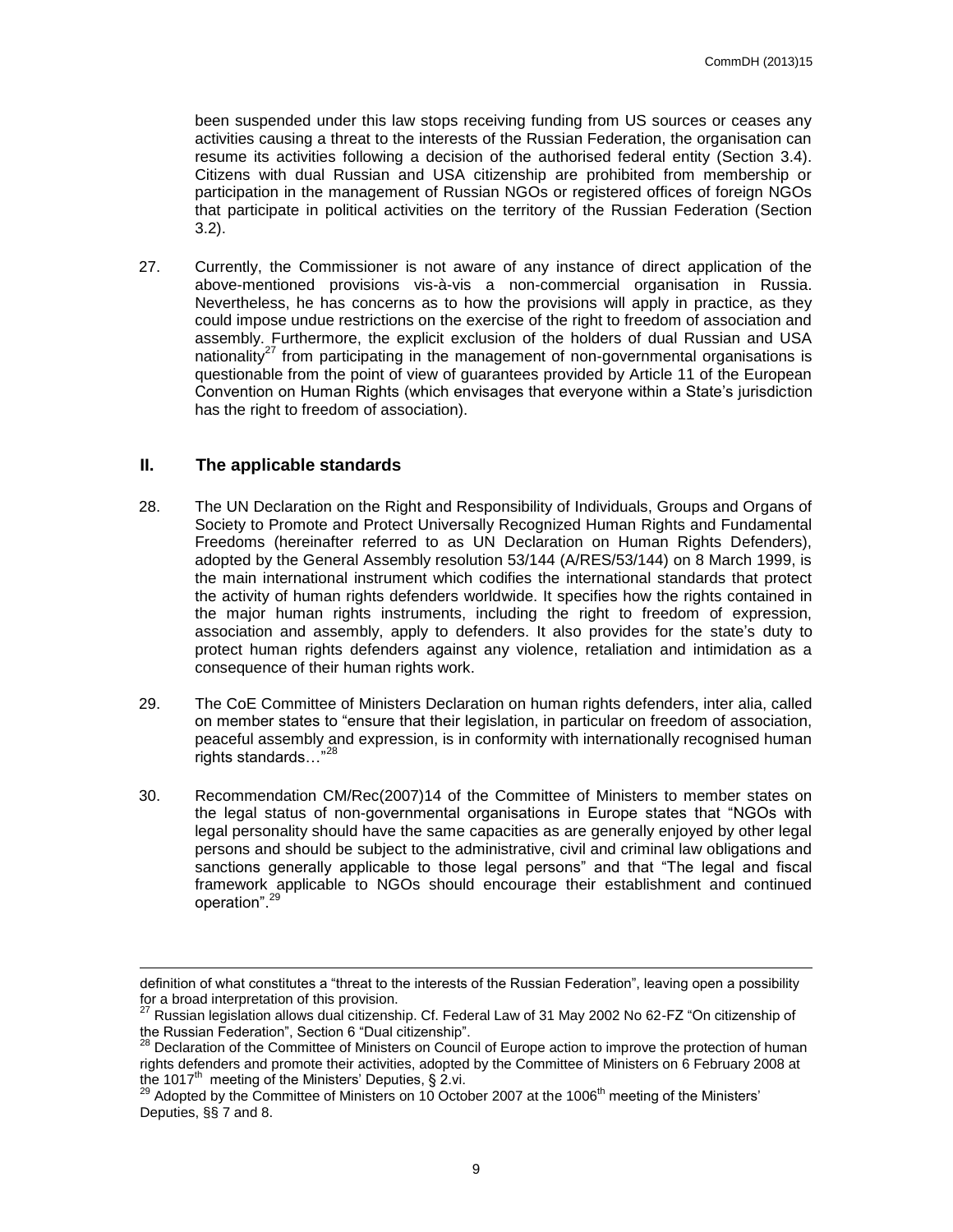- 31. The provisions of the European Convention on Human Rights (hereinafter referred to as the ECHR) and the case-law of the European Court of Human Rights (hereinafter referred to as the Court) on the rights to freedom of expression and freedom of assembly and association, as well as the right to respect for private and family life, are all relevant to the present analysis. The exercise of the right to freedom of expression (Article 10) and right to the freedoms of assembly and association (Article 11) may be subject to formalities, conditions, restrictions or penalties as are "prescribed by law", pursue a legitimate aim, and be "necessary in a democratic society". The ECHR limits the possible restrictions on those rights to the following:
	- Article 8 of the ECHR concerning the right to respect for one's private and family life, one's home and correspondence, provides in its second paragraph that "there shall be no interference by a public authority with the exercise of this right except such as is in accordance with the law and is necessary in a democratic society in the interests of national security, public safety or the economic well-being of the country, for the prevention of disorder or crime, for the protection of health or morals, or for the protection of the rights and freedoms of others".
	- Article 10 of the ECHR concerning the right to freedom of expression, which includes, according to paragraph 1, freedom to hold opinions and to receive and impart information and ideas without interference by a public authority and regardless of frontiers. Article 10 (2) describes the scope for restrictions in the following terms: "as are prescribed by law and are necessary in a democratic society, in the interests of national security, territorial integrity or public safety, for the prevention of disorder or crime, for the protection of health or morals, for the protection of the reputation or rights of others, for preventing the disclosure of information received in confidence, or for maintaining the authority and impartiality of the judiciary".
	- Article 11 of the ECHR concerning freedom of assembly and association, which provides in its second paragraph that "no restrictions shall be placed on the exercise of these rights other than such as are prescribed by law and necessary in a democratic society in the interest of national security or public safety, for the prevention of disorder or crime, for the protection of health or morals or for the protection of the rights and freedoms of others".
- 32. In addition, Article 14 of the ECHR contains a prohibition against discrimination, providing that "the enjoyment of the rights and freedoms set forth in the ECHR shall be secured without discrimination on any ground such as sex, race, colour, language, religion, political or other opinion, national or social origin, association with a national minority, property, birth or other status".<sup>30</sup>
- 33. There are two basic principles concerning the restrictions to the rights guaranteed. The first one is that only the restrictions expressly authorised by the Convention are allowed, and the second one - stated in Article 18 of the ECHR - is that "the restrictions permitted under this Convention to the said rights and freedoms shall not be applied for any purpose other than those for which they have been prescribed".

 $30$  In many cases the Court does not determine whether there has been a violation of Article 14 in conjunction with a substantive article where it has first decided that there is a violation of the substantive article. In the *Chassagnou and others v. France* (judgment of 29 April 1999; § 89), the Court found that: "Where a substantive Article of the Convention has been invoked both on its own and together with Article 14 and a separate breach has been found of the substantive Article, it is not generally necessary for the Court to consider the case under Article 14 also, though the position is otherwise if a clear inequality of treatment in the enjoyment of the right in question is a fundamental aspect of the case".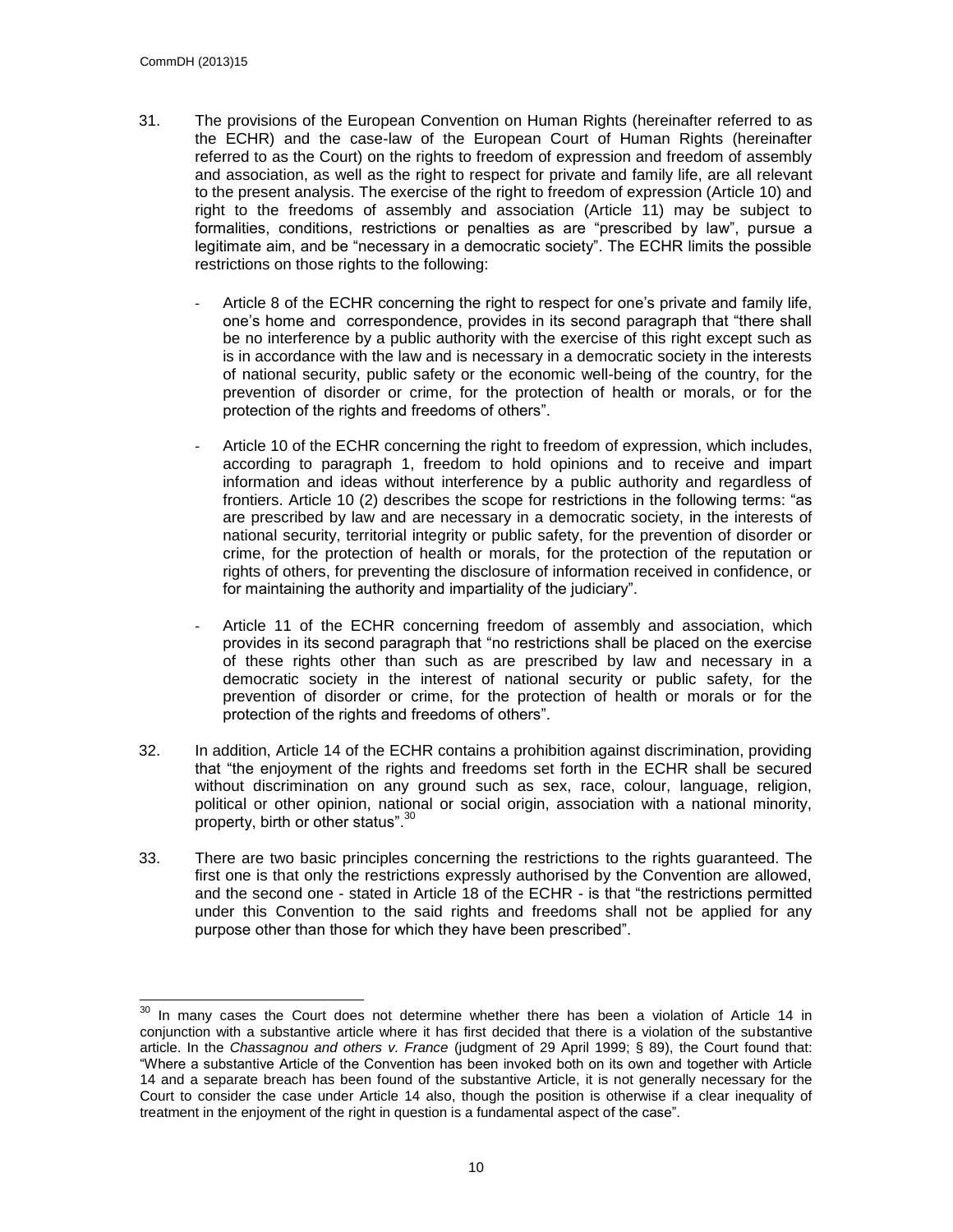- 34. According to the well-established case-law of the Court, the expressions "prescribed by law" and "in accordance with the law" in Articles 8 to 11 of the ECHR not only require that the impugned measure should have some basis in domestic law, but also refer to the quality of the law in question. The law should be accessible to the persons concerned, and formulated with sufficient precision to enable them – if need be, with appropriate advice - to foresee, to a degree that is reasonable in the circumstances, the consequence which a given action may entail.<sup>31</sup> For domestic law to meet these requirements, it must afford a measure of legal protection against arbitrary interferences by public authorities with the rights safeguarded by the Convention. In matters affecting fundamental rights it would be contrary to the rule of law, one of the basic principles of a democratic society enshrined in the Convention, for a legal discretion granted to the executive to be expressed in terms of an unfettered power. Consequently, the law must indicate with sufficient clarity the scope of any such discretion and the manner of its exercise. $32$  At the same time the Court has established in its judgments that it is not possible to attain absolute rigidity in the framing of laws, and many of them are inevitably couched in terms which, to a greater or lesser extent, are vague. The level of precision required of domestic legislation depends to a considerable degree on the content of the instrument in question and the field it is designed to cover.<sup>33</sup>
- 35. In its assessment of the standard of "prescribed by law", the Court takes into account the consistency of domestic case-law in the implementation of a legal provision. The existence of contradictory domestic court decisions in the application of domestic laws has led the Court to conclude in the past that a particular interference was not "prescribed by law", whereas a uniform and consistent jurisprudence in the interpretation of domestic provisions was considered to allow the applicants to foresee, to a degree that is reasonable in the circumstances, the consequences which a given action may entail.
- 36. The general principles in the Court's case-law on freedom of association have been established as follows: "The right to form an association is an inherent part of the right set forth in Article 11. That citizens should be able to form a legal entity in order to act collectively in a field of mutual interest is one of the most important aspects of the right to freedom of association, without which that right would be deprived of any meaning. The way in which national legislation enshrines this freedom and its practical application by the authorities reveal the state of democracy in the country concerned. Certainly States have a right to satisfy themselves that an association's aim and activities are in conformity with the rules laid down in legislation, but they must do so in a manner compatible with their obligations under the Convention and subject to review by the Convention institutions".<sup>34</sup>
- 37. In its case-law the Court reiterated that the exceptions to freedom of association are to be construed strictly and that only convincing and compelling reasons can justify restrictions on that freedom. "Any interference must correspond to a "pressing social need"; thus, the notion "necessary" does not have the flexibility of such expressions as "useful" or "desirable". <sup>35</sup> "In determining whether a necessity within the meaning of 11§2 exists, the States have only a limited margin of appreciation, which goes hand in hand with rigorous European supervision embracing both the law and the decisions applying it, including those given by independent courts.<sup>36</sup>

<sup>31</sup> *Maestri v Italy*, Grand Chamber judgment of 17 February 2004, § 30.

<sup>32</sup> *Hasan and Chaush v Bulgaria*, Grand Chamber judgment of 26 October 2000, § 84.

<sup>33</sup> *Hashman and Harrup v the United Kingdom*, Grand Chamber judgment of 25 November 1999, § 31.

<sup>34</sup> *Sidiropoulos and Others v Greece*, judgment of 10 July 1998, § 40.

<sup>35</sup> *Gorzelik and Others v. Poland*, Grand Chamber judgment of 17 February 2004, § 95

<sup>36</sup> *Sidiropoulos and Others v Greece,* § 40.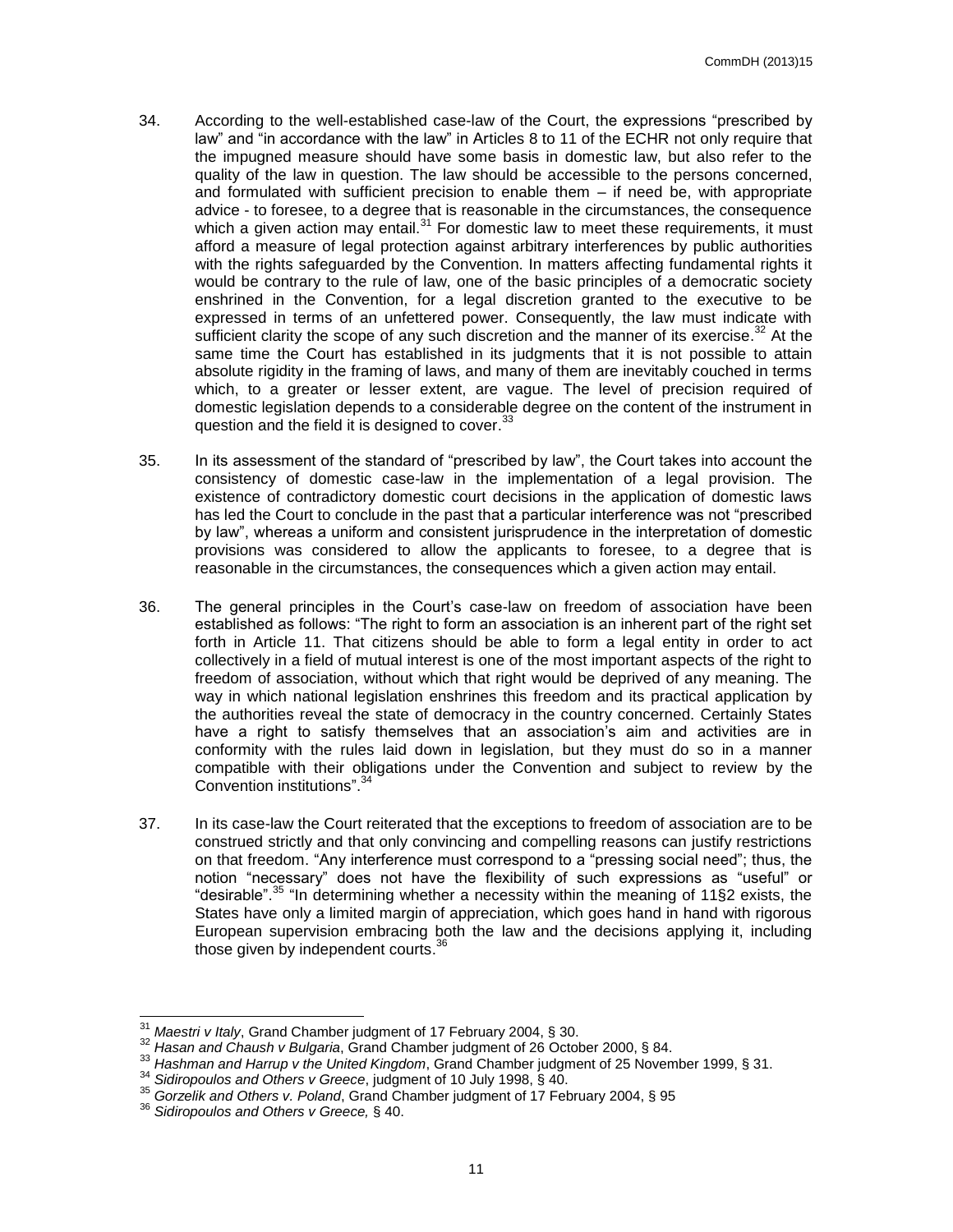- 38. The general principles concerning the necessity of an interference with freedom of expression were summarised in Stoll v Switzerland<sup>37</sup> as follows: "[...] Freedom of expression constitutes one of the essential foundations of a democratic society and one of the basic conditions for its progress and for each individual's self-fulfilment. Subject to paragraph 2 of Article 10, it is applicable not only to 'information' or 'ideas' that are favourably received or regarded as inoffensive or as a matter of indifference, but also to those that offend, shock or disturb. Such are the demands of pluralism, tolerance and broadmindedness without which there is no 'democratic society'. As set forth in Article 10, this freedom is subject to exceptions, which… must, however, be construed strictly, and the need for any restrictions must be established convincingly…"
- 39. When the Court carries out its scrutiny, its task is not to substitute its own view for that of the relevant national authorities but rather to review the decisions they delivered in the exercise of their discretion. This does not mean that it has to confine itself to ascertaining whether the respondent state exercised its discretion reasonably, carefully and in good faith; it must look at the interference complained of in the light of the case as a whole and determine whether it was "proportionate to the legitimate aim pursued" and whether the reasons adduced by the national authorities to justify it are "relevant and sufficient". In so doing, the Court has to satisfy itself that the national authorities applied standards which were in conformity with the principles embodied in the Convention and, moreover, that they based their decisions on an acceptable assessment of the relevant facts.<sup>38</sup>
- 40. In addition, the Commissioner wishes to underline that the notion of the rule of law itself is built on the following principles: 1) Legality, including a transparent, accountable and democratic process for enacting law; 2) Legal certainty; 3) Prohibition of arbitrariness; 4) Access to justice before independent and impartial courts, including judicial review of administrative acts; 5) Respect for human rights; and 6) Non-discrimination and equality before the law. $\frac{3}{3}$
- 41. The principle of legal certainty is essential to the confidence in the judicial system and the rule of law. To achieve this confidence, the state must make the text of the law easily accessible. It also has a duty to respect and apply, in a foreseeable and consistent manner, the laws it has enacted. Foreseeability means that the law must where possible be proclaimed in advance of implementation and be foreseeable as to its effects: it has to be formulated with sufficient precision to enable the individual to regulate his or her conduct.<sup>40</sup> Retroactivity also goes against the principle of legal certainty: at least in criminal law (Article 7 ECHR), since legal subjects have to know the consequences of their behaviour; but also in civil and administrative law to the extent it negatively affects rights and legal interests.<sup>41</sup> In addition, Parliament shall not be allowed to override fundamental rights by ambiguous laws. This offers essential legal protection of the individual vis-à-vis the state and its organs and agents. $42$

 $\overline{a}$ <sup>37</sup> Grand Chamber judgment of 10 December 2007, § 101. See also *Mouvement raëlien suisse v. Switzerland*, Grand Chamber judgment of 13 July 2012, § 48.

<sup>38</sup> *United Communist Party of Turkey and Others v. Turkey*, Grand Chamber judgment of 30 January 1998, § 47; *The United Macedonian Organisation Ilinden and Others v. Bulgaria*, judgment of 20 October 2005, §§ 61-62.

<sup>&</sup>lt;sup>39</sup> CDL-AD(2011)003 rev, European Commission for Democracy Through Law (Venice Commission), Report on the rule of law, adopted by the Venice Commission at its  $86<sup>th</sup>$  plenary session (Venice, 25-26 March 2011), § 41.

<sup>40</sup> *Ibid*, § 44.

<sup>41</sup> *Ibid*, § 44.

<sup>42</sup> *Ibid*, § 47.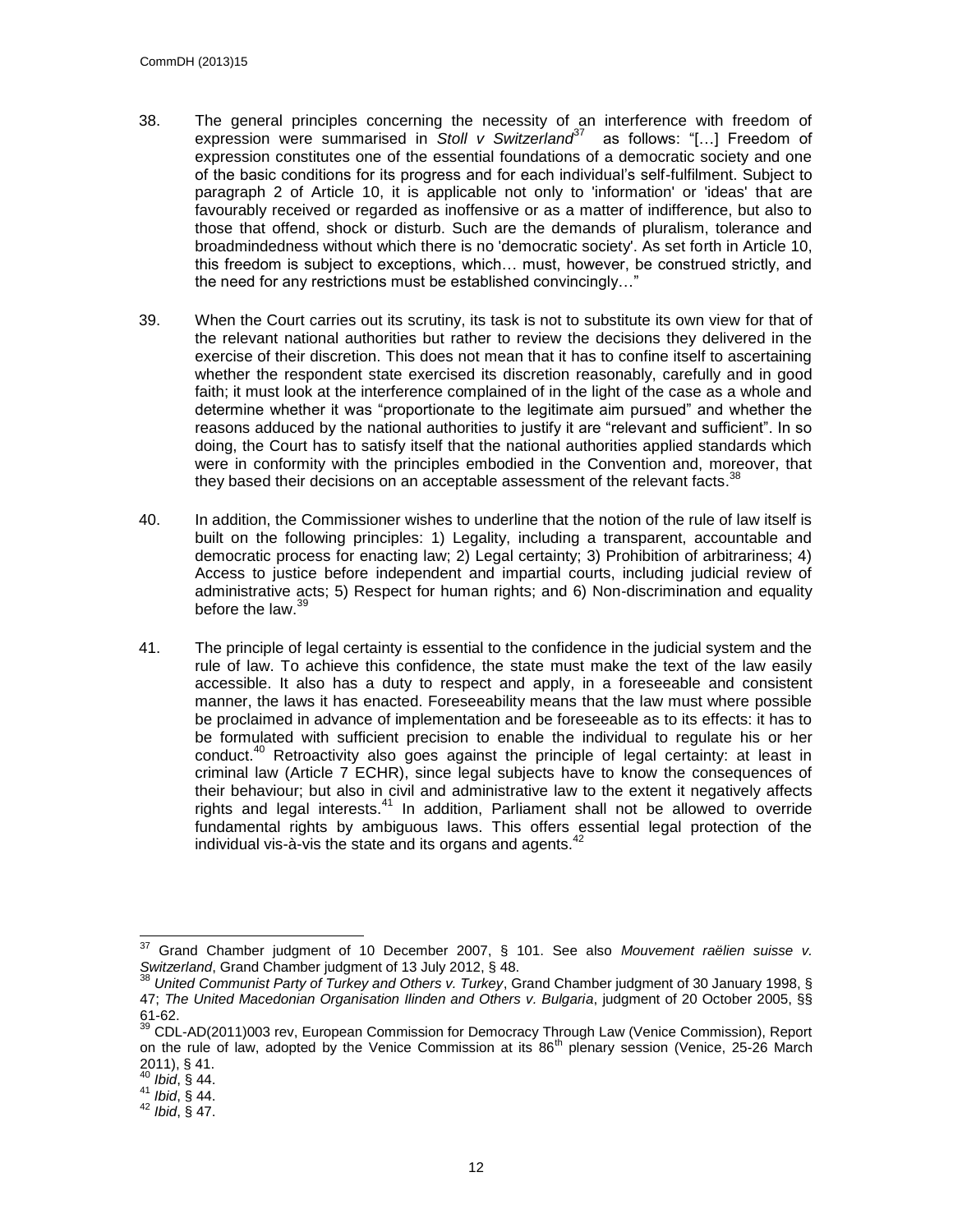#### <span id="page-12-0"></span>**III. Observations on the implementation of the legislation**

- 42. Since the beginning of March 2013, a series of inspections of non-commercial organisations began to be carried out by the Prosecutor General's Office, with the participation of representatives of other federal structures.<sup>43</sup> The exact number of NCOs undergoing checks is difficult to estimate, partly because not all of them have chosen to state publicly that they have been inspected. According to *Openinform* media, by 30 April 2013 at least 270 NCOs from 57 Russian regions had been inspected.
- 43. During his visit to the Russian Federation in April 2013, the Commissioner received contradictory information as to the purpose of the inspections. In some cases reference was made to the need to ensure compliance with anti-extremism legislation; in others the need to establish which organisations are carrying out "political activities", in order to ensure the implementation of the Law on Foreign Agents; in other circumstances it was said that the purpose was to verify compliance with the legislation in general.
- 44. The Commissioner has also received conflicting accounts about whether these inspections were ordinary (planned) or extraordinary. According to the legislation in force at the time of the inspections, the only ground for an extraordinary inspection of an NCO could have been a request from the election commission to verify information about the donations to political parties. <sup>44</sup> While most of the Commissioner's official interlocutors indicated that the inspections were of the planned type, many of the organisations which were subject to such inspections claimed that they were not on the list of the organisations where an inspection was planned for 2013. <sup>45</sup> Moreover, in some cases, the organisation had just undergone a planned inspection by the Ministry of Justice, when the Prosecutor's Office announced that it would be subject to yet another inspection.<sup>46</sup>
- 45. As of 24 June 2013, at least 64 NGOs have been affected by the measures undertaken to enforce the Law on Foreign Agents. At least 7 administrative cases were brought to court against NGOs for alleged failure to apply for registration in a Register of organisations performing the function of foreign agents. Seventeen NGOs had received notices of violation of the Law on Foreign Agents from the prosecutor's office. At least 40 NGOs were given official warnings to abstain from violating the Law on Foreign Agents, meaning that the affected NGOs should seek registration in the above-mentioned Register, if they pursue their statutory activities (which in the meantime had been qualified as being "political").
- 46. Although the Law on Foreign Agents exempts "protection of plant and animal life" from the definition of "political activity", at least 14 environmental groups have received official

l

 $43$  The governmental bodies, whose representatives were to a various degree involved in carrying out inspections, included the Ministry of Justice, Tax Inspection, Centre for Combatting Extremism of the Ministry of Interior, Federal Migration Service, Federal Security Service, Fire-Fighting Service and Sanitaryepidemiological Service.

<sup>44</sup> According to legislative changes introduced by the Federal Law of 16 November 2011 No 317-FZ "On introducing changes to Article 32 of the Federal Law "On non-commercial organisations".

 $45$  The list is compiled by the Ministry of Justice.

<sup>46</sup> During his meeting with President Vladimir Putin on 9 July 2013, Prosecutor General Yuri Chaika stated that the Prosecutor's Office had completed the inspections of non-commercial organisations. He described them as planned inspections, which were carried out because no organisation was registered in the Register of the NCOs performing the functions of a foreign agent, as required by the Law on Foreign Agents. The Prosecutor's Office focused their inspections on 215 NCOs, which they believed should have been registered as "foreign agents". 22 of those continued to function and to receive foreign funding. 193 organisations corresponded to the criteria established by the Law on Foreign Agents before its entry into force, but subsequently either suspended their activities, or stopped receiving foreign funding [\(http://www.kremlin.ru/news/18562\)](http://www.kremlin.ru/news/18562).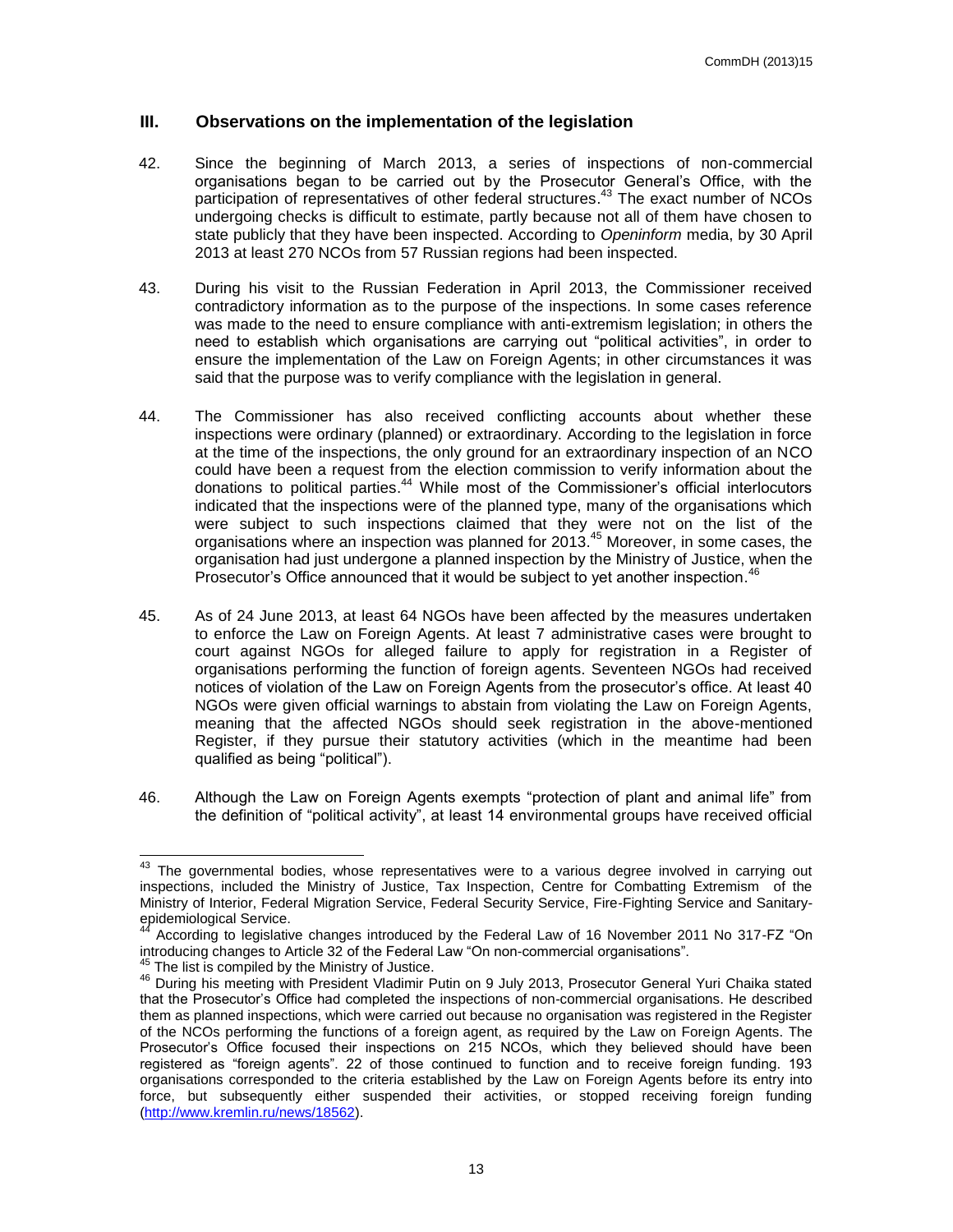warnings from the prosecutor's office that they might be required to register as "foreign agents," and one environmental advocacy NGO was already ordered to do so.

- 47. In two cases, official warnings were issued by the prosecutor's office and subsequently revoked. This happened in the case of an NGO providing assistance to individuals with cystic fibrosis and an NGO dealing with the preservation of wildlife.
- 48. The two issues emerging from the implementation of the Law on Foreign Agents are the use of sanctions (and the choice of sanction) in each particular case and what could be qualified as a retrospective application of the Law. There seems to be a lack of clear, consistent and identifiable criteria that would explain why in some cases it was decided to bring administrative charges against the organisation and its management; while in other cases the organisations were ordered to correct the violation by registering; and yet in other cases it was decided to give an official warning about the necessity to register. It appears that the choice of sanctions to be applied remained at the discretion of a particular local prosecutor's office in charge of carrying out the inspections. Moreover, in many of these cases the decisions about whether the organisation carries out "political activity" were made based on past activities and/or because foreign funding had been received in the past, i.e. before the Law on Foreign Agents was enacted and entered into force.
- 49. The Commissioner's overall assessment of those inspections is that they were carried out in an unnecessarily intrusive and disproportionate manner.

#### <span id="page-13-0"></span>*3.1 Definition of "political activity" in the Law and its interpretation*

- 50. The implementation of the Law on Foreign Agents so far has proved that concerns expressed by many local and international actors about the broad and vague character of the definition of "political activity" used in the law allowing for its arbitrary interpretation were justified.
- 51. The present wording of the Law on Foreign Agents allows to qualify as "political activity" any engagement by NGOs aimed at influencing public opinion and/or decision-making processes through proposals for changes to policies pursued by governmental bodies. In the Commissioner's view, these activities are a natural and widely-used instrument at the disposal of civil society institutions. As has been underlined in the Code of Good Practice for Civil Participation in the Decision-Making Process<sup>47</sup>, "one of the major concerns of modern democracies is the alienation of citizens from the political process. In this context, [...], civil society constitutes an important element of the democratic process. It provides citizens with an alternative way, alongside those of political parties and lobbies, of channelling different views and securing a variety of interests in the decision-making process". The CoE Committee of Ministers in its CM/Recommendation(2007)14 of October 2007 stated that "governmental and quasi-governmental mechanisms at all levels should ensure the effective participation of NGOs without discrimination in dialogue and consultation on public policy objectives and decisions. Such participation should ensure the free expression of the diversity of people's opinions as to the functioning of society".<sup>48</sup>
- 52. Based on the results of the inspections to date, the range of activities which were recognised as "political" encompass the following: providing information to the United

l  $47$  CONF/PLE(2009)CODE1, adopted by the Conference of INGOs at its meeting on 1<sup>st</sup> October 2009, page 3.

 $48$  Recommendation CM/Rec (2007)14 of the Committee of Ministers to member states on the legal status of non-governmental organisations in Europe, adopted by the Committee of Ministers on 10 October 2007 at the 1006th meeting of the Ministers' Deputies, §76.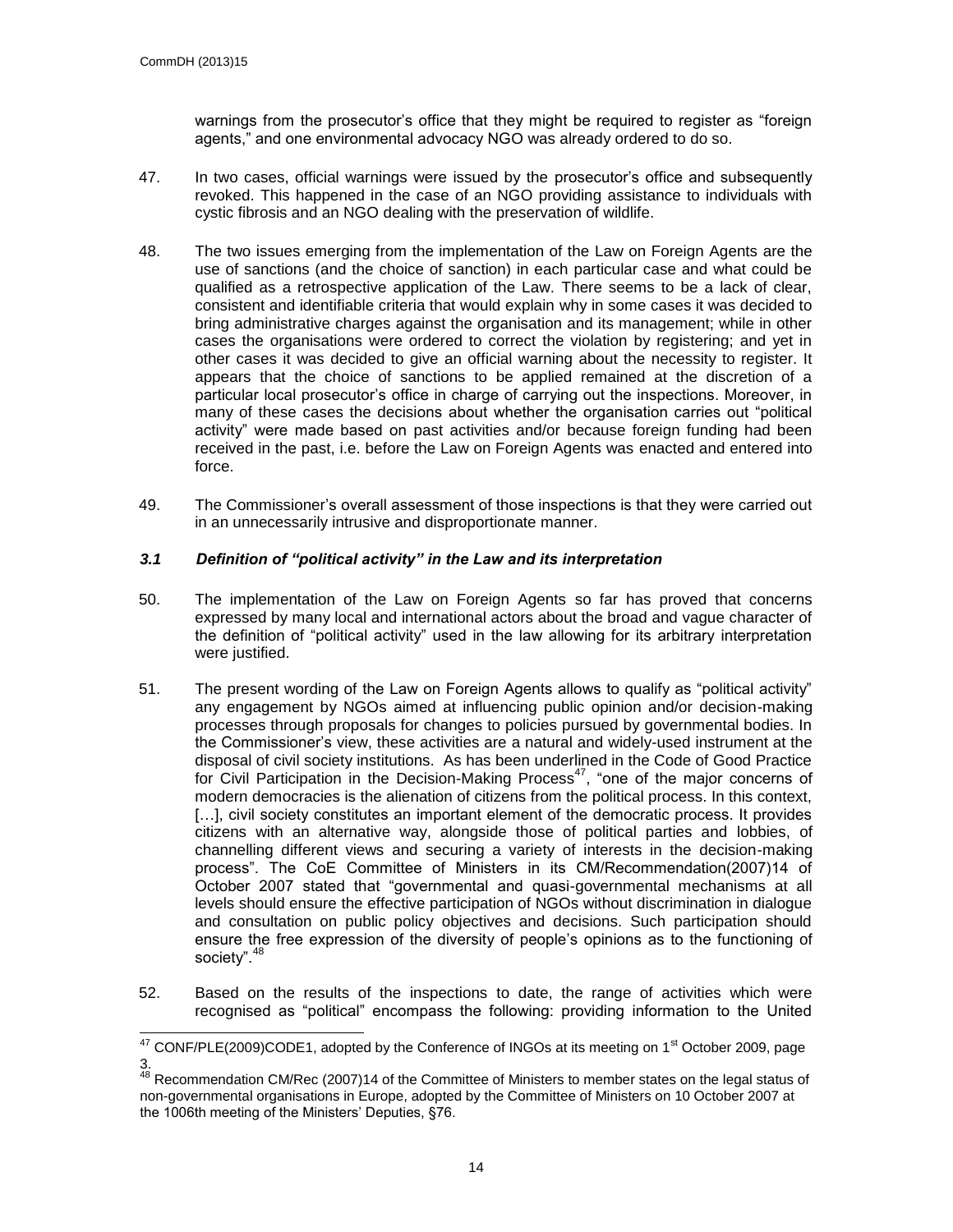Nations Committee Against Torture on Russia's compliance with the Convention Against Torture; bringing cases to and litigating before the European Court of Human Rights; advocating on environmental issues, including with state authorities; monitoring human rights violations and raising public awareness on the results of the monitoring; organising seminars, round table discussions and other events to discuss governmental policies and foreign policy; providing state officials with ideas, opinions and recommendations on public interest policy and similar activities. All of these activities fall under the legitimate exercise of the right to freedom of expression.<sup>49</sup>

- 53. The case-law of the European Court of Human Rights on the role of NGOs in democratic society is clear. As has been noted in several of its judgments, when an NGO draws attention to matters of public interest, it is exercising a public watchdog role of similar importance to that of the press.<sup>50</sup>
- 54. In *Zhechev v Bulgaria<sup>51</sup>*, the Court noted that: "An organisation may campaign for a change in the legal and constitutional structures of the State if the means used to that end are in every respect legal and democratic and if the change proposed is itself compatible with fundamental democratic principles […] The mere fact that an organisation demands such changes cannot automatically justify interferences with its members' freedoms of association and assembly." Furthermore, in *Koretskyy and Others v Ukraine<sup>52</sup>*, the Court observed that there had been no explanation for, or even an indication of the necessity of the existing restrictions on the possibility of associations to distribute propaganda and lobby authorities with their ideas and aims, their ability to involve volunteers as members or to carry out publishing activities on their own.
- 55. The Court has also dealt with the notion of "political" in the above mentioned case of *Zhechev v Bulgaria,* where an NGO was refused registration because some of its stated goals – such as the restoration of the Constitution of 1879 and of the monarchy – were "political goals" within the meaning of Article 12 (2) of the Constitution of 1991 and could hence be pursued solely by a political party. The Court, while considering if it was necessary in a democratic society to prohibit NGOs, unless registered as political parties, from pursuing "political goals", stated that it had to examine whether this ban corresponded to a "pressing social need" and whether it was proportionate to the aims sought to be achieved. The Court pointed out in particular that "the first thing which needs to be noted in this connection is the uncertainty surrounding the term "political", as used in Article 12 § 2 of the Constitution of 1991 and as interpreted by the domestic courts. […] Against this background [of different interpretations by national courts] and bearing in mind that this term is inherently vague and could be subject to largely diverse interpretations, it is quite conceivable that the Bulgarian courts could label any goals which are in some way related to the normal functioning of a democratic society as "political" and accordingly direct the founders of legal entities wishing to pursue such goals to register them as political parties instead of "ordinary" associations. A classification based on this criterion is therefore liable to produce incoherent results and engender considerable uncertainty among those wishing to apply for registration of such entities". 53

j

<sup>49</sup> In *Ezelin v France* (judgment of 26 April 1991, §37), the ECtHR noted that "[…]The protection of personal opinions, secured by Article 10, is one of the objectives of freedom of peaceful assembly as enshrined in Article 11".

<sup>50</sup>See *Vides Aizsardzības Klubs v. Latvia*, judgment of 27 May 2004, § 42; *Animal Defenders International v. The United Kingdom*, judgment of 22 April 2013, §103.

 $1$  Judgment of 21 June 2007, §§ 47-48.

 $52$  Judgment of 3 April 2008, § 52.

<sup>53</sup> *Zhechev v Bulgaria,* judgment of 21 June 2007, § 54-55.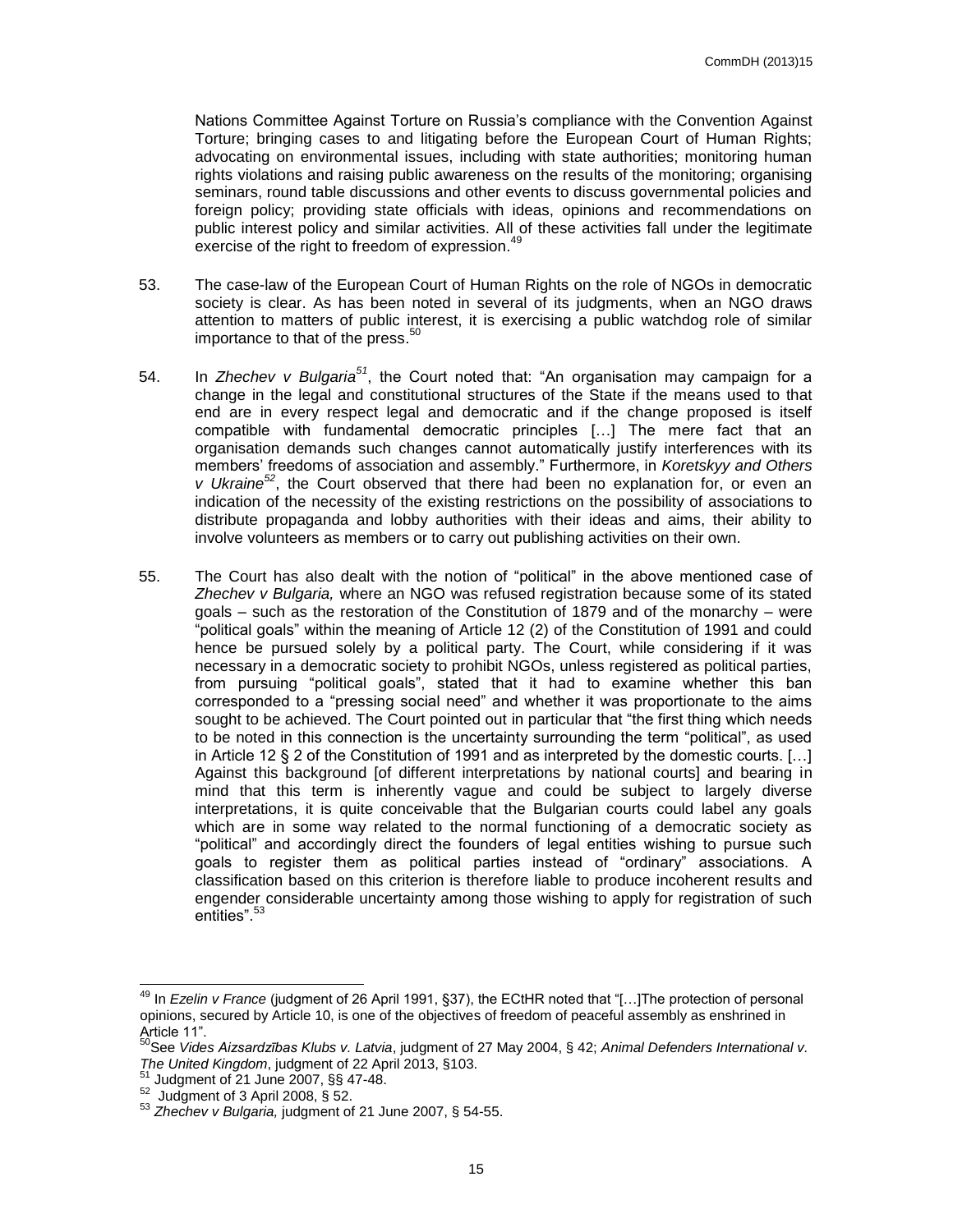56. Furthermore, the Court found that, since under Bulgarian law associations could not participate in elections (which could possibly justify the requirement to get some of them to register as a political party, so as to make them, for instance, subject to stricter rules regulating party financing, public control and transparency), there was no "pressing social need" to require every association deemed by the courts to pursue "political" goals to register as a political party, especially in view of the fact that the meaning of this term was quite vague under Bulgarian law. "That would mean forcing the association to take a legal shape which it founders did not seek. It would also mean subjecting it to a number of additional requirements and restrictions […], which may in some cases prove an insurmountable obstacle for its founders. Moreover, such an approach runs counter to freedom of association, because, in case it is adopted, the liberty of action which will remain available to the founders of an association may become either non-existent or so reduced as to be of no practical value".<sup>54</sup> The Court therefore considered that the alleged "political" character of the association's aims was also not a sufficient ground to refuse its registration.

#### <span id="page-15-0"></span>*3.2 Use of term "foreign agent" and difference in treatment attributed on the criteria of "foreign funding"*

- 57. The Law on Foreign Agents requires that organisations involved in "political activity" and receiving "foreign funding" should register in a special Register and would consequently be subject to different requirements and obligations in terms of self-identification and reporting. The use of the term "foreign agent" (*inostranniy agent*) is of particular concern to the organisations affected by the implementation of the Law on Foreign Agents, since it has usually been associated in the Russian historical context with the notion of a "foreign spy" and/or a "traitor" and thus carries with it a connotation of ostracism or stigma. This conclusion is supported by the findings of an opinion poll carried out by the Levada Centre (a Russian institute for sociological surveys) which found that 62% of respondents negatively perceive the term "foreign agent".<sup>55</sup> Therefore, being labelled as a "foreign agent" signifies that an NGO would not be able to function properly, since other people and - in particular - representatives of the state institutions will certainly be reluctant to cooperate with them, in particular in discussions on possible changes to legislation or public policy.
- 58. As an illustration of the above-mentioned pattern, the Commissioner was informed of a case during the winter months of 2013 when homeless people were refusing to accept an offer of shelter from representatives of a non-commercial organisation engaged in providing support to people in need, indicating that they were unwilling to accept help from "foreign agents".
- 59. As to the funding of the activities of the non-governmental organisations, Article 50 of Recommendation CM/Rec (2007)14 of the Committee of Ministers of the Council of Europe to member states on the legal status of non-governmental organisations in Europe states that "NGOs should be free to solicit and receive funding – cash or in-kind donations – not only from public bodies in their own state but also from institutional or individual donors, another state or multilateral agencies, subject only to the laws generally applicable to customs, foreign exchange and money laundering and those on the funding of elections and political parties". Paragraph 50 of the CM Explanatory memorandum to the above-mentioned Recommendation states that "the ability of NGOs to solicit donations in cash or in kind will, notwithstanding the possibility of them also engaging in some economic activity, always be a crucial means for them to raise the funds required in order to pursue their objectives. It is important that the widest range of possible donors can be approached by NGOs. (…) The only limitation on donations

<sup>54</sup> <sup>54</sup> *Ibid,* § 56.

<sup>&</sup>lt;sup>55</sup> The opinion poll was carried out in September 2012.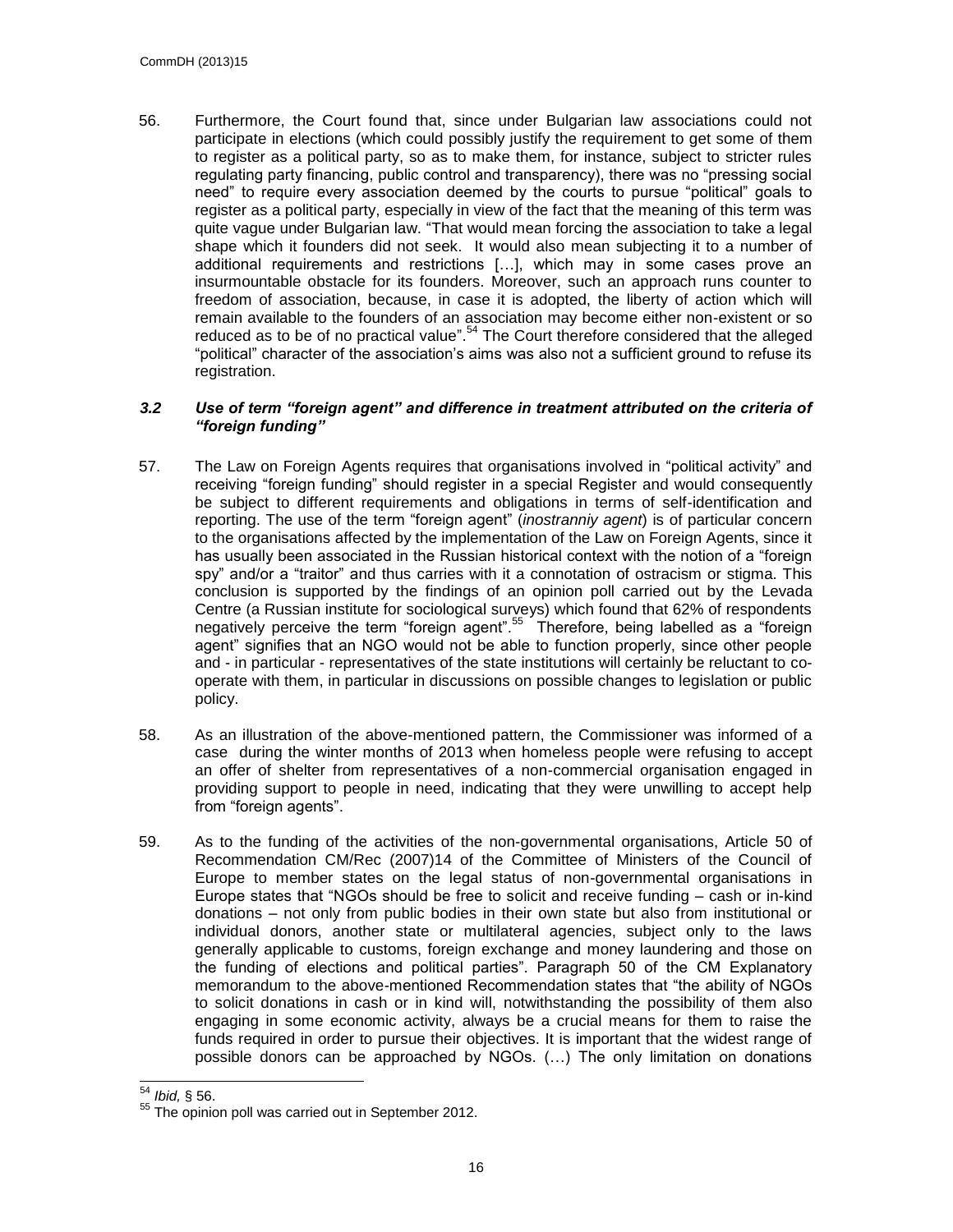coming from outside the country should be the generally applicable law on customs, foreign exchange and money laundering, as well as those on the funding of elections and political parties. Such donations should not be subject to any other form of taxation or to any special reporting obligation".

60. In *Moscow Branch of the Salvation Army v. Russia,* where the applicant has been refused re-registration because of its "foreign origin", the Court found there was no reasonable and objective justification for a difference in treatment of Russian and foreign nationals as regards their ability to exercise their right to freedom of religion through participation in the life of organised religious communities and that this ground for legal refusal had no legal foundation. 56

#### <span id="page-16-0"></span>*3.3 Inspections of the NGOs and the right to private life*

- 61. According to the well-established case-law of the European Court of Human Rights, any interference with Article 8 rights will not be considered disproportionate if it is restricted in its application and effect, and is duly attended by safeguards in national law so that the individual is not subject to arbitrary treatment. With regard to NGOs, the general standard is that they should not be subject to search and seizure without objective grounds for taking such measures and appropriate judicial authorisation.<sup>57</sup>
- 62. As has been already noted above (paragraphs 43 and 44), the reasons and legal grounds for these inspections in many cases were not clearly defined. Inspectors generally requested to be provided with statutory and operational documentation, as well as financial and tax reports and documentation for years 2010-2013. In those cases where the prosecutors were accompanied by representatives of other federal oversight bodies, the scope of documents requested was much broader. In St. Petersburg, for example, inspectors asked to produce documents such as a rat control certificate, results of chest X-rays of NGO employees, rubbish disposal arrangements etc. Consequently, several NGOs have questioned the legality of the inspections and brought their cases to domestic courts.
- 63. In *Ernst and others v Belgium<sup>58</sup>*, which concerned four journalists whose offices and homes had been searched in connection with the suspicion of disclosure to the press of confidential information by members of the judiciary – the Court, inter alia, examined the issue of the search warrants. It noted, in particular, that they were drafted in wide terms ("search and seize any document or object that might assist the investigation") and gave no information about the investigation concerned, the premises to be searched or the objects to be seized. Furthermore, the applicants, who had not been accused of any offence, were not informed of the reasons for the searches, thus giving rise to searches which could not be considered proportionate to the legitimate aims.
- 64. The Court has been reluctant to accept even in the context of preventing terrorism that the wide discretionary powers conferred on the law enforcement agencies are justified, unless the legislation in force provides for sufficient guarantees against arbitrary interference by the public authorities. In *Gillan and Quinton v United Kingdom<sup>59</sup>*, the Court was asked to rule on coercive powers conferred on the police by the anti-terrorism legislation in force. According to the law, police could stop and search anyone, anywhere and without notice, regardless of any reasonable suspicions of wrongdoing, provided that

 $\overline{a}$ <sup>56</sup> *Moscow Branch of the Salvation Army v Russia*, judgment of 5 October 2006, §§81-86.

<sup>57</sup> Recommendation CM/Rec (2007)14 of the Committee of Ministers to member states on the legal status of non-governmental organisations in Europe, adopted by the Committee of Ministers on 10 October 2007 at the 1006th meeting of the Ministers' Deputies, §69.

 $58$  Judgment of 15 July 2003, § 116.

<sup>&</sup>lt;sup>59</sup> Judgment of 12 January 2010.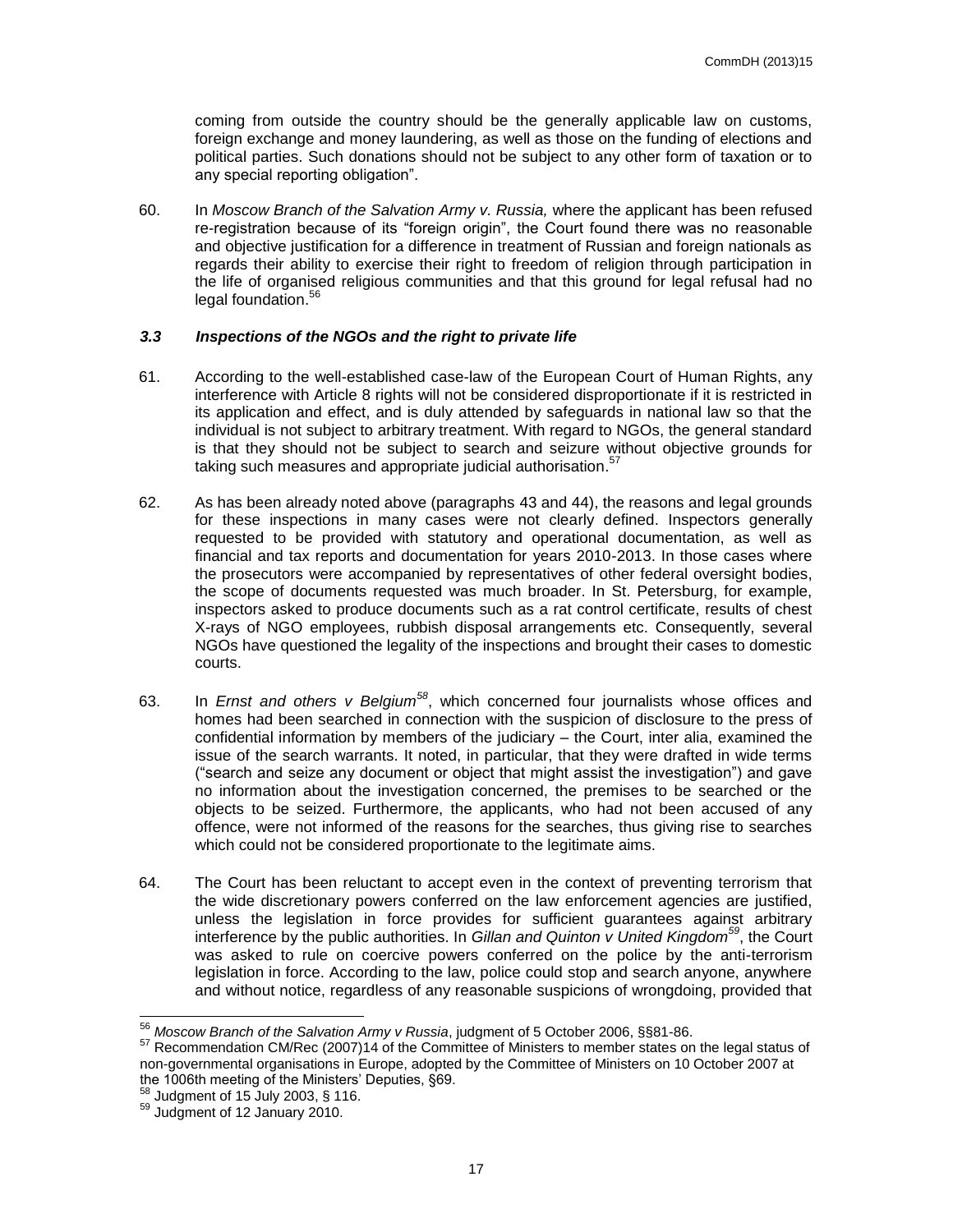the uniformed officer considered the activity "expedient for the prevention of acts of terrorism". The Court considered that the wide discretion conferred by the legislation, both in terms of authorisation of the power to stop and search and its application in practice, had not been curbed by adequate legal safeguards, so as to offer the individual sufficient protection from arbitrary interference.<sup>60</sup> Moreover, in light of the statistical evidence showing the extent to which police officers resorted to the stop and search powers conferred on them by the law, the Court considered that the provision was not sufficiently circumscribed nor subject to adequate legal safeguards against abuse, and therefore did not meet the legality requirement set forth by Article 8.<sup>61</sup>

#### <span id="page-17-0"></span>*3.4 The role of the Ministry of Justice*

- 65. In principle, the Ministry of Justice is the authorised governmental agency vested with power to regulate activities of non-commercial organisations, including their registration, reporting and ensuring due oversight over their activities. In 2011-2012, the Ministry of Justice initiated and carried out 226 extraordinary inspections of NGOs. In 41 cases, such inspections had not been authorised by the Prosecutor's Office.<sup>62</sup> Nevertheless, its role in the on-going (extra)ordinary inspections was not fully clear. Based on his discussions with various interlocutors in Russia, the Commissioner obtained the impression that the Ministry of Justice played an auxiliary role, while the Prosecutor's Office has been taking the lead by virtue of the powers vested in it by the Federal Law on the Prosecution Service of the Russian Federation<sup>63</sup> and in fulfilment of its supervisory function in relation to execution of the laws in force. <sup>64</sup> This *de facto* change of roles appears to be partially rooted in legislative provisions which do not clearly delimit the roles and duties between the two institutions with regard to the oversight of NGO activities, but apparently allow those to overlap. This has certainly contributed to the overall confusion with regard to the implementation of the Law on Foreign Agents.
- 66. In January 2013, a human rights organisation in the Chuvash Republic applied to the Ministry of Justice with a request to register as a "foreign agent", but was declined. In its commentary on the decision not to include the organisation into the Registry of noncommercial organisations performing the function of a foreign agent, the Ministry of Justice explained its decision by pointing out that the declared goals of the organisation – rooting out the human rights violations on the territory of Chuvash Republic – were fully in line with the human rights principles embodied in the Russian Constitution and legislation in general. The Prosecutor's Office has subsequently qualified the Ministry of Justice's decision not to include the above-mentioned organisation in the Register as abuse of authority.<sup>65</sup>
- 67. On 28 June 2013, the Ministry of Justice announced that the first organisation had been registered in the Register of non-commercial organisations performing the functions of a foreign agent – a non-commercial partnership promoting competition in the member states of the Commonwealth of Independent States.<sup>66</sup>

<http://minjust.ru/node/5238>

 $\overline{a}$ <sup>60</sup> *Ibid*, §79.

<sup>61</sup> *Ibid*, §§ 84-87.

 $62$  See report by the Ministry of Justice on the state control of the activities of non-commercial organisations and effectiveness of such control, published on 10 June 2012.

 $63$  See in particular provisions in Section III Chapter 1 of the Federal Law on the Prosecution Service of the Russian Federation.

 $64$  A more detailed assessment of the supervisory function exercised by the Prosecutor's Office in the Russian Federation will be included in the Commissioner's report on the administration of justice and protection of human rights in the justice system in the Russian Federation, which will be published in the upcoming months.<br><sup>65</sup> "Miniust privadiat

<sup>65</sup> "Minjust privodiat v sootvetstvije s zakonom ob NCO", Kommersant daily, N 115(5146), 4 July 2013 [\(http://kommersant.ru/doc/2225624\)](http://kommersant.ru/doc/2225624).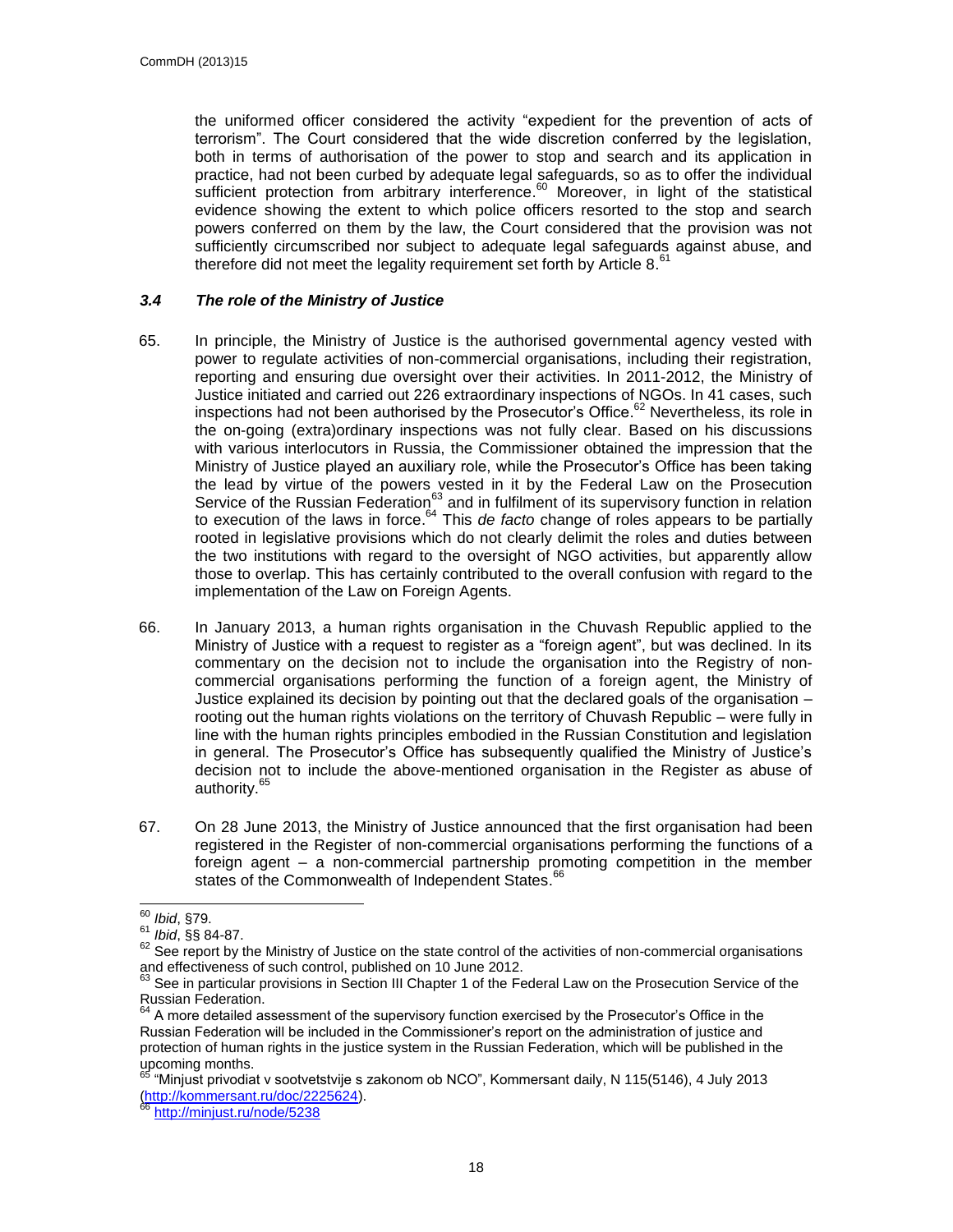#### <span id="page-18-0"></span>*3.5 The role of the Prosecutor's Office*

- 68. The Court has generally refused to consider public prosecutors as an independent and impartial tribunal within the meaning of Article 6§1 of the Convention. According to the Court, "the mere fact that the prosecutors acted as guardians of the public interest cannot be regarded as conferring on them a judicial status of independent and impartial actors".<sup>67</sup> It follows from the case-law of the Court that in principle prosecutors should not have decision-making powers when taking measure concerning "civil rights and obligations", unless their measures are subject to full judicial review. Such a review is to be done by an independent and impartial tribunal. Since 2009, in three judgments delivered against Russia, the Court looked into the role of public prosecutors in civil proceedings.<sup>68</sup>
- 69. More generally, in *Tebieti Mühafize Cemiyyeti and Israfilov v. Azerbaijan<sup>69</sup>*, the Court pointed out that national legislation [in this particular case, the NGO Act] contained no detailed rules governing the scope and extent of the power of the Ministry of Justice to intervene in the internal management and activities of associations. Nor did the legislation foresee minimum safeguards concerning, inter alia, the procedure for conducting inspections by the Ministry of the period of time granted to public associations to eliminate any shortcomings detected, which meant that it provided insufficient guarantees against the risk of abuse and arbitrariness.<sup>70</sup>
- 70. In the Russian judicial system which is still characterised by "a pronounced prosecutorial bias" as has been expressly stated on several occasions by President Vladimir Putin<sup>71</sup> – the courts tend to support the conclusions reached by prosecutors in relation to the cases under consideration. While the Prosecutor's Office appears to be vested with the authority to qualify the activities of NCOs as falling under the criteria provided in the Law on Foreign Agents, it is then for the domestic courts to decide whether the application of a particular sanction was justified in a particular case. Therefore, it is of the utmost importance to ensure that the on-going judicial proceedings fully correspond to fair trial requirements as provided for in Article 6 of the ECHR. The reasoning of the Court in the case of *Tebieti Mühafize Cemiyyeti and Israfilov v. Azerbaijan* could be useful in this regard. As pointed out by the Court in § 79, "[…] while the Ministry of Justice was vested with authority to initiate an action for the dissolution of the Association, it was for the domestic courts to decide whether it was justified to apply this sanction. They were therefore required to provide relevant and sufficient reasons for their decision […] In the present case, that requirement first and foremost obliged the domestic courts to verify whether the allegations made against the Association by the Ministry of Justice were well-founded. […] Having heard the parties, the courts relied on the findings of the officials of the Ministry of Justice and accepted them at their face value as constituting true fact, without an independent judicial inquiry". It is worth considering whether the Supreme Court of the Russian Federation could assist the local courts in fulfilling this function by providing general guidelines as to the consistent, coherent and unified application of the legislation in question.
- 71. Recommendation CM/Rec (2012)11 of the Committee of Ministers to member States on the role of public prosecutors outside the criminal justice system encouraged the public

<sup>67</sup> *Zlínsat, spol. S r.o., v Bulgaria*, judgment of 15 June 2006, § 78.

<sup>68</sup> European Court of Human Rights, Research Division, The role of public prosecutor outside the criminal law field in the case-law of the European Court of Human Rights,

<sup>&</sup>lt;sup>69</sup> Judgment of 8 October 2009.

<sup>70</sup> *Ibid,* §64.

 $71$  See, for example, an article published during the 2012 presidential election campaign in the Kommersant daily on 6 February 2012 [\(http://www.kommersant.ru/Doc/1866753\)](http://www.kommersant.ru/Doc/1866753); as well as Presidential Address to the Federal Assembly of the Russian Federation on 12 December 2012 [\(http://www.kremlin.ru/news/17118\)](http://www.kremlin.ru/news/17118).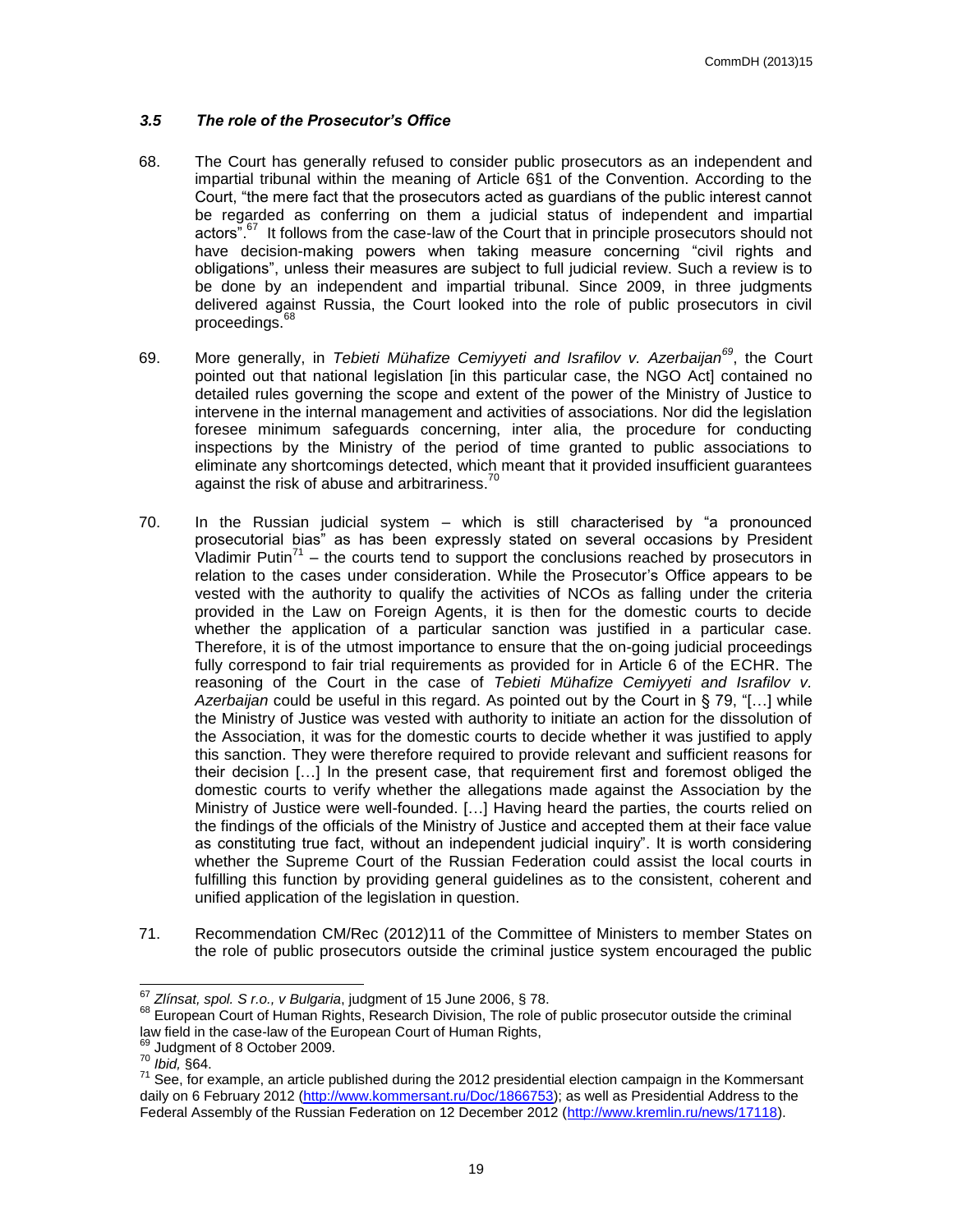prosecutor services, in fulfilling their mission, to establish and, where appropriate, develop co-operation or contacts with ombudspersons or similar institutions, […] and with representatives of civil society, including non-governmental organisations.<sup>72</sup> In March 2013, the representatives of the Russian Prosecutor General's Office were invited to take part in the special hearing on the inspections of NCOs organised by the Council on Human Rights and Civil Society Development under the President of the Russian Federation. Regrettably, the Prosecutor General's Office did not find it possible to attend this event, which took place on 15 April 2013.<sup>73</sup> In the Commissioner's view, establishing a genuine dialogue with civil society and human rights structures would be the first logical step towards preventing unnecessary interference with the daily work of civil society institutions and imposing insurmountable burdens on their activities.

#### <span id="page-19-0"></span>*3.6 Additional observations as to the legislation and its implementation*

- 72. On 25 June 2013, the Ministry of Justice decided to suspend for a six-month period the activities of the Association Golos, based on the provisions of the Law on NCOs.<sup>74</sup> The decision was taken due to the organisation's failure to register as an organisation performing the functions of a foreign agent. The Commissioner has concerns about this decision, in light of Recommendation CM/Rec(2007)14 of the Committee of Ministers to member States on the legal status of non-governmental organisations in Europe, which provides that "the legal personality of NGOs can only be terminated pursuant to the voluntary act of their members […] or in the event of bankruptcy, prolonged inactivity or serious misconduct". The same principle has been upheld by the Court in *Tebieti Mühafize Cemiyyeti and Israfilov v. Azerbaijan.* <sup>75</sup> Prolonged suspension of the NGO activities would amount to its *de facto* dissolution, and therefore should apply only in exceptional cases and be proportionate to the offence committed.
- 73. The Law on Foreign Agents also allows for the application of criminal prosecution and imprisonment for the "malevolent" non-compliance with the provisions of this Law, which in the Commissioner's view, is a severe penalty, and one hardly qualifying as being "necessary in democratic society" and proportionate to the offence of "deliberate nonregistration". It also appears that the objections and proposals expressed by the Supreme Court with regard to the new wording of Article 330 of the Criminal Code were not duly taken into account in the final version of the document in question.
- 74. At the end of March 2013, President Vladimir Putin asked Federal Ombudsman Vladimir Lukin to monitor the on-going inspections of non-commercial organisations, to ensure there were no "excesses" by the officials carrying out spot checks of NGOs, and to inform him about the results.<sup>76</sup> At a meeting with civil society representatives at the Civil20 Summit $^{77}$ , President Putin reiterated that it was essential to look into the practical application of legislation in question and to think about ways of improving it, so that the state would not be suspicious about the activity of individual organisations and that no

 $72$  Recommendation CM/Rec(2012)11 of the Committee of Minister to member States on the role of public prosecutors outside the criminal justice system, adopted by the Committee of Ministers on 19 September  $2012$  at the 1151<sup>st</sup> meeting of the Ministers' Deputies, § 26.

<sup>&</sup>lt;sup>73</sup> This event took place on 15 April 2013. For more information, se[e http://www.president](http://www.president-sovet.ru/news/4017/)[sovet.ru/news/4017/](http://www.president-sovet.ru/news/4017/)

<sup>&</sup>lt;sup>74</sup> <http://minjust.ru/node/5231>

<sup>75</sup> See footnote 66.

<sup>76</sup> <http://www.kremlin.ru/news/17766>

<sup>&</sup>lt;sup>77</sup> The Civil 20 Summit is the concluding event of the Civil Track of Russia's G20 Presidency. Russia is the first presiding country to organize the civil society consultations process in this format, and at such level. Its main goal is to promote fruitful dialogue between global civil society, politicians and decision-makers focusing around the priorities set out in the official G20 agenda for 2013.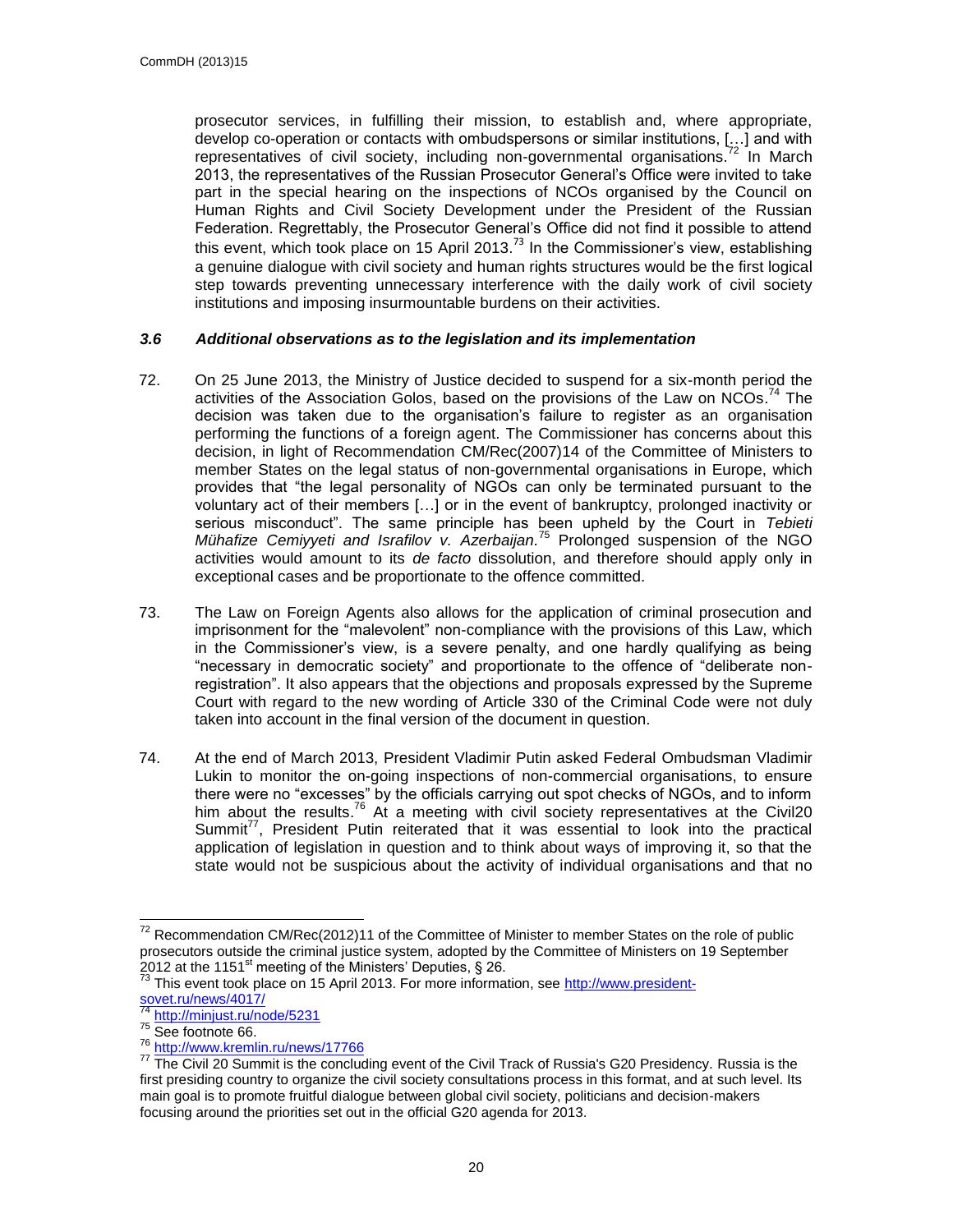one would interfere in their activity. Mr Putin added that the work will be done along these lines, with participation of representatives of civil society.<sup>78</sup>

- 75. During a meeting on 4 July 2013 between Federal Ombudsman Mr Vladimir Lukin, the Chairman of the Council on Human Rights and Civil Society Development under the President of the Russian Federation, Mr Mikhail Fedotov, and his predecessor Ms Ella Pamfilova, who currently chairs the All-Russian Public Movement "Civil Dignity", President Vladimir Putin endorsed a proposal for establishing an independent and impartial mechanism for distributing state funding to Russian NCOs.<sup>79</sup> The Commissioner would like to welcome this positive step, which reflects the commitment by the Russian authorities to supporting the functioning of civil society institutions by making available substantial budgetary resources to support their activities. However, non-commercial organisations should also be free to solicit financial support for their activities from other sources, including foreign ones, and by doing so they should not be put in a disadvantaged position compared to others who receive funding only from domestic sources.
- 76. Legal certainty and supremacy of the law implies that the enacted laws are implementable in practice. Therefore, assessing whether the law is implementable in practice before adopting it, as well as checking *a posteriori* whether it may effectively be applied is very important. This means that *ex ante* and *ex post* legislative evaluation have to be considered when addressing the issue of the rule of law.<sup>80</sup> As has been emphasised by the Court in the case of *Demir and Baykara v Turkey*, states also have a positive obligation to protect the right to freedom of assembly and association guaranteed under Article 11 of the Convention: "The Court further reiterates that, although the essential object of Article 11 is to protect the individual against arbitrary interference by public authorities with the exercise of the rights protected, there may in addition be positive obligations on the State to secure the effective enjoyment of such rights". <sup>81</sup>
- 77. The Commissioner is of the opinion that one year after the new legislative provisions have been enacted, the time has come to conduct an in-depth evaluation of the results of its implementation. He very much appreciates the position recently expressed by the Russian authorities that this should be done in co-operation with civil society organisations and representatives of human rights structures.

 $\overline{a}$ <sup>78</sup> <http://www.kremlin.ru/news/18342>

<sup>79</sup> <http://www.kremlin.ru/news/18521>

<sup>80</sup> CDL-AD(2011)003 rev, European Commission for Democracy Through Law (Venice Commission), Report on the rule of law, adopted by the Venice Commission at its 86th plenary session (Venice, 25-26 March  $2011$ ), § 51.

Grand Chamber judgment of 12 November 2008, §110.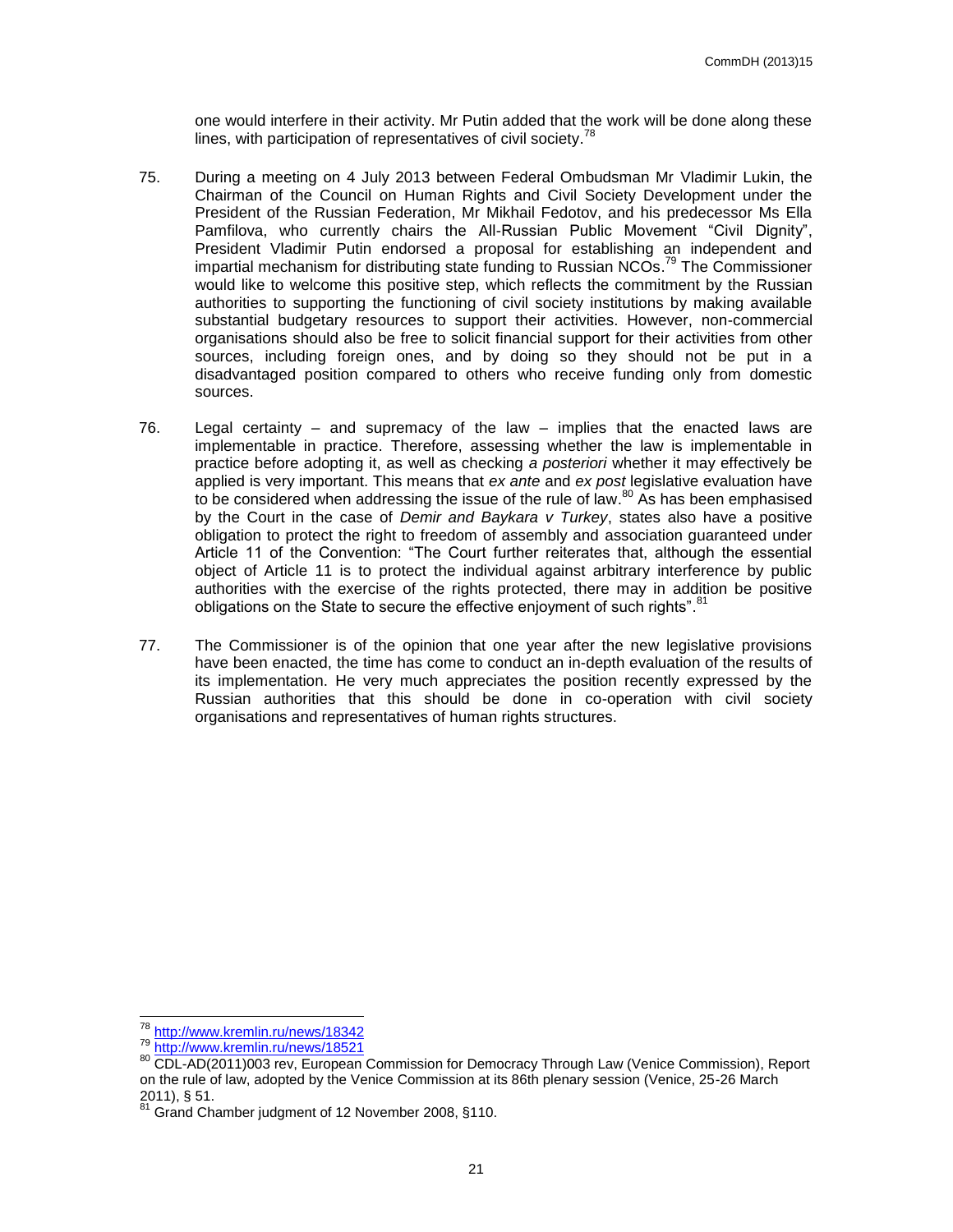### <span id="page-21-0"></span>**IV. Conclusions and recommendations**

- 78. The legislation regulating the activities of NGOs in Russia should be revised, with the aim of establishing a clear, coherent and consistent framework in line with applicable international standards. Reporting and accounting requirements should be the same for all NGOs, regardless of the sources of their income. They should be transparent and coherent and not interfere with NGOs' on-going daily work. There should be no more than one governmental institution dealing with issues such as registration, reporting, regulating and overseeing the work of the NGOs. Other agencies should exercise their supervisory powers only in cases where there are reasonable and objective grounds to believe that the organisation in question has violated its legal obligations; and should do so in consultation with the authorised governmental institution in charge of NGOs.
- 79. The grounds for an NGO's dissolution should be limited to the three recognised by international standards: bankruptcy; long-term inactivity; and serious misconduct. They should apply equally to all types of NGOs, and be subject to full procedural guarantees. Sanctions - such as suspension of the organisation's activities and/or its dissolution should be applied only as a last resort when all less restrictive options have been unsuccessful. Any such sanctions should be proportional to the offence committed and meet a pressing social need.
- 80. Any continuing use of the term "foreign agent" in the legislation and practice in relation to non-governmental organisations would only lead to further stigmatisation of civil society in the Russian Federation and will have a "chilling effect" on its activities. Transparency and accountability of the non-commercial sector cannot and should not be achieved by labelling civil society institutions and by introducing unjustified discriminatory treatment for some of them.
- 81. The Russian Federation has mature, reputable and efficiently functioning human rights institutions. The relevant human rights structures, most notably those operating at the federal level, have been involved in the dialogue with the authorities since the very beginning, when the draft legislation was still under consideration in the Parliament, and provided important and pertinent suggestions as to the ways to ensure that the legislation in question would not interfere with the basic rights and duties of civil society institutions and would not become an obstacle to their exercise of the important function of a public "watchdog". Human rights institutions have an important contribution to make to the public debate, and key decision-makers should be encouraged to ensure that it is reflected in legislative and administrative decision-making processes. This would certainly contribute to improving the quality of the process as such and of its end results.
- 82. The notion of "political activity" as defined in the Law on Foreign Agents, the use of the term "foreign agent" and the possibility of applying criminal charges for "malevolent" noncompliance with the Law interfere with the free exercise of the rights to freedom of association and freedom of expression as defined in the case-law of the European Court of Human Rights. These provisions should be fundamentally revised, if not repealed. The same applies to the new definition of treason following the 2012 amendments.
- 83. The Commissioner calls on the Russian authorities to refrain from any further steps in relation to the application of the Law on Foreign Agents, until the above-mentioned shortcomings have been rectified. Opinions and contributions by the Constitutional Court and the Supreme Court on various aspects of the legislation in question and its implementation would certainly contribute constructively to this revision process. Moreover, the Opinion of the European Commission on Democracy through Law (Venice Commission) on these legislative amendments, which should be available in the next few